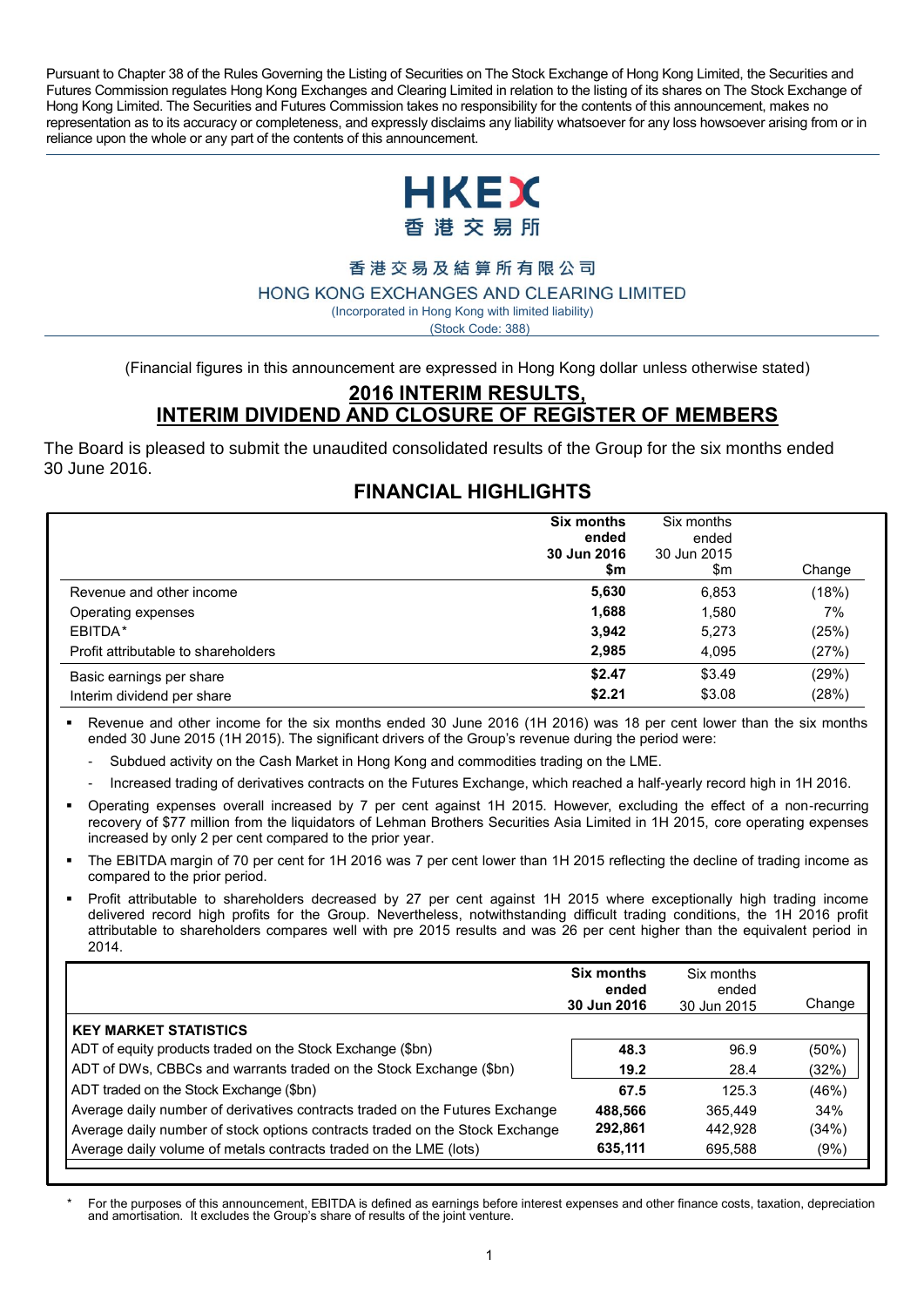# **CHAIRMAN'S STATEMENT**

The global financial markets witnessed heightened volatility in the first half of the year arising from the increasing concerns over a slowing global economy and the wider divergence in monetary policies among major central banks. Considerable uncertainty surrounding the UK's EU referendum (Brexit) also intensified market volatility and dampened market activity.

During the first half of 2016, our markets experienced downward pressure on trading activity. In Hong Kong, the average daily turnover in the securities market and the average daily volume of futures and options in the derivatives market decreased by 46 per cent and 3 per cent respectively. Nonetheless, the securities market maintained its leading position worldwide in IPO fundraising, and the average daily volume of our RMB currency futures contracts increased by 186 per cent. In London, the average daily volume of metals contracts on the LME dropped 9 per cent, reflecting the continued weakness in the global metals market. The LME's contracts are denominated and cleared by LME Clear in USD so the impact of Brexit on the LME is limited to general commodity market movements. The LME will continue to monitor the changes to the regulatory infrastructure in the UK and the potential longer term market impact. Despite the volatility in our markets in both Hong Kong and London, all of our trading, clearing and other systems remain resilient and continue to perform effectively.

For the six months ended 30 June 2016, the Group recorded consolidated revenue and other income of \$5,630 million and a profit attributable to shareholders of \$2,985 million, down 18 per cent and 27 per cent respectively from the corresponding period of 2015. The Board declared an interim dividend of \$2.21 per share, which is 90 per cent of the profit attributable to shareholders.

On the strategic development front, we continue to make good progress as we seek to apply our connectivity model across asset classes, build out our RMB-ecosystem, and broaden our product suite to support the RMB's internationalisation and capitalise on the opportunities from the Mainland's integration with the world's other markets. In the first half of the year, we introduced leveraged and inverse products, sector index futures and additional RMB currency futures, and we launched the first tradeable RMB index in collaboration with Thomson Reuters. With the successful implementation of Phase 1 of the securities market's closing auction in July, we are now set to launch the Volatility Control Mechanism for selected securities later this month. In commodities, we are working on our plan to build a spot commodities platform in Shenzhen, using our experience with the LME. Details of the status of our initiatives are set out in the Business Review section of this announcement.

The Group will remain cautious and is committed to robust and prudent risk management for the maintenance of orderly markets in Hong Kong and London while enhancing our competitive advantages. At HKEX, we will continue to work with the SFC on our joint market consultation which will close in September, in relation to the Exchange's decision-making and governance structure for listing regulation, with an aim of ensuring that the structure addresses market development and meets future regulatory needs efficiently and effectively.

With continued support from our stakeholders and determined effort from our staff and the management, we believe that we are well-positioned to meet the challenges ahead and deliver long-term value for our shareholders.

**CHOW Chung Kong** Chairman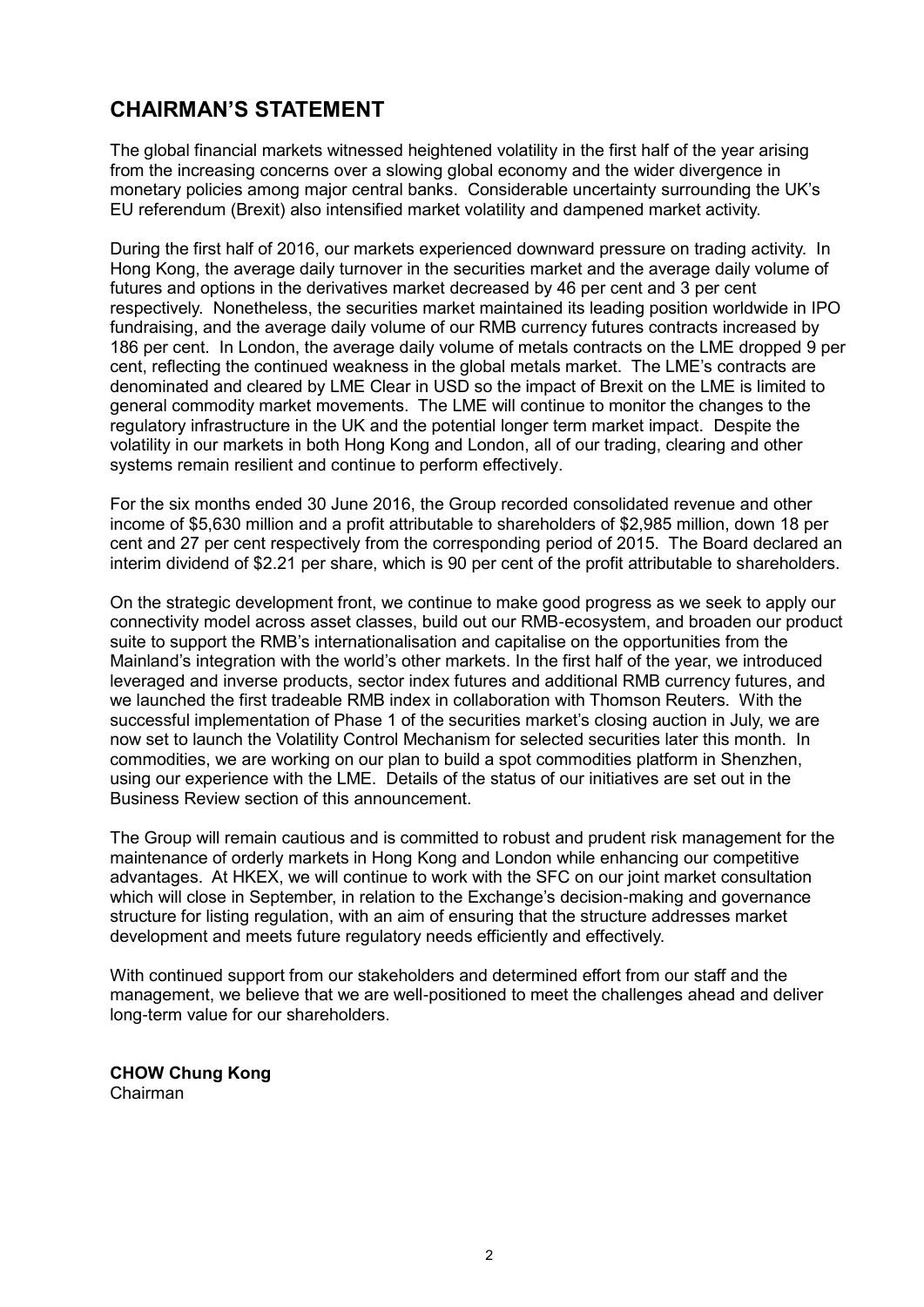# **MANAGEMENT DISCUSSION AND ANALYSIS**



*Fig. 1 – Market activity and Group Revenue*

Market sentiment remained subdued in  $Q2 2016<sup>1</sup>$  with headline ADT declining a further 14 per cent against Q1 2016 to \$62.6 billion. Nevertheless, Revenue<sup>2</sup> was 8 per cent higher than Q1 2016 principally due to seasonal increases in depository, custody and nominee services.

Overall Revenue and Other Income for 1H 2016 dropped by \$1,223 million (18 per cent) compared to 1H 2015, due to declines in the Group's trading and clearing income. This reflected a significant drop in Hong Kong Cash Market ADT, which was 46 per cent lower than the record high of \$125.3 billion in 1H 2015, as well as more modest declines in commodities and stock options markets. However, the overall reduction in trading and clearing income was mitigated by a substantial increase in activity on the Futures Exchange where increased volatility saw average daily volumes increase by 34 per cent and overall trading income from futures and options<sup>3</sup> increase by 33 per cent, as compared to 1H 2015.

A comparison of the 1H 2016 results with those of the exceptional trading volumes of 2015 masks what has been an historically solid performance in difficult trading conditions; 1H 2016 delivered a profit attributable to shareholders that was 26 per cent higher than the equivalent period in 2014. A full analysis of the 1H 2016 results also needs to reflect two exceptional items that increased 1H 2015 profit attributable to shareholders by a total \$89 million: a gain on sale of the Group's investment in LCH's shares and a recovery from Lehman's liquidators.

The increase of 7 per cent in overall operating expenses over 1H 2015 includes a recovery of \$77 million from Lehman's liquidators received in 1H 2015. After adjusting for this, core operating expenses increased by only 2 per cent. Nevertheless, in response to the persistence of uncertain market conditions the Group will continue to adopt a prudent approach to expenditure control. While still moving forward with strategic initiatives the timing of less critical projects has been deferred and planned headcount increases have been reduced. These measures will be kept under review and revised in line with changes in trading conditions over 2H 2016.

 $\overline{a}$ 

<sup>1</sup>  $Q1$  = first quarter,  $Q2$  = second quarter,  $1H$  = first half,  $2H$  = second half

<sup>2</sup> Excludes net investment income and sundry income

<sup>3</sup> Including trading fees and trading tariff allocated to the Clearing segment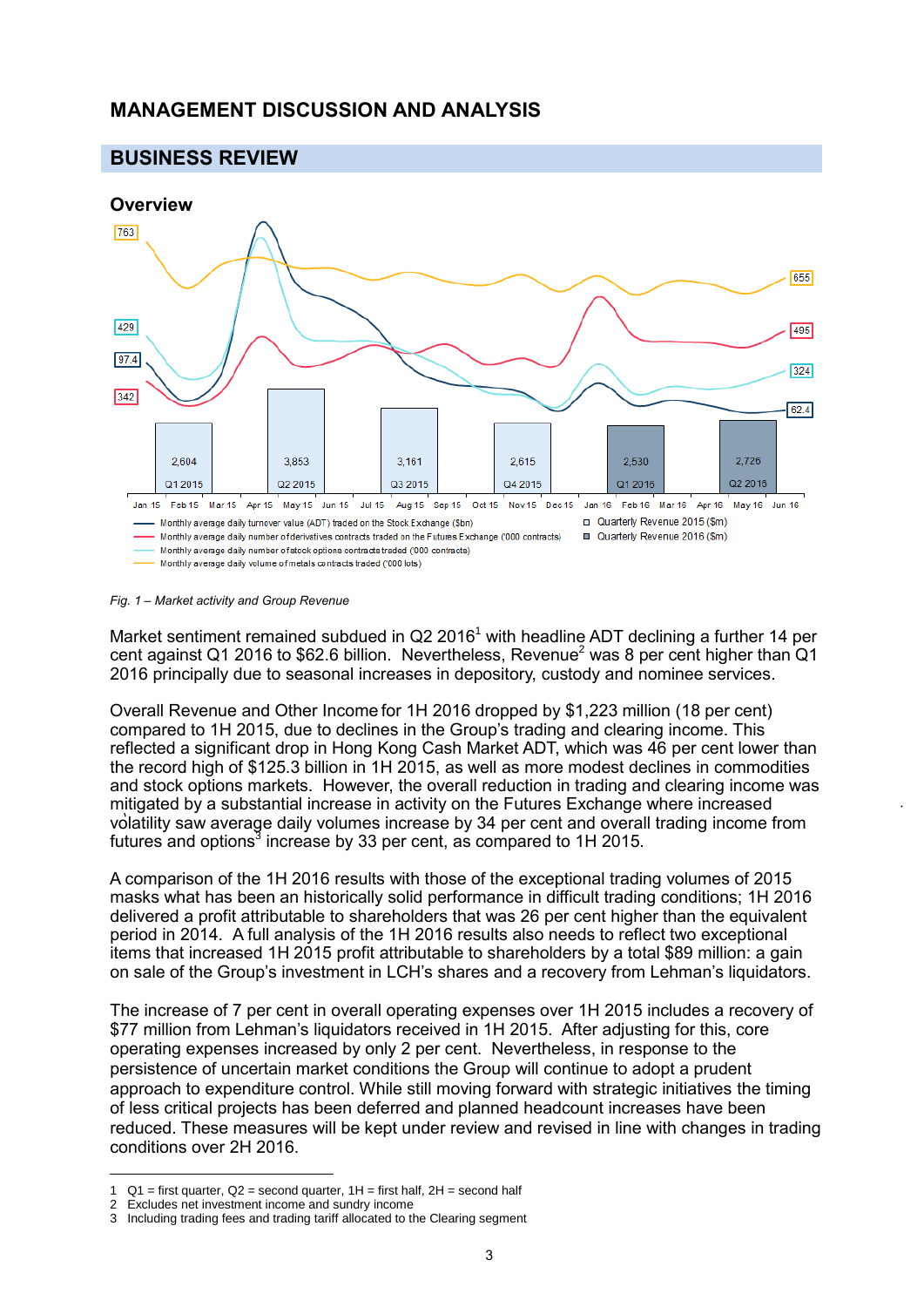# **Business Update and Analysis of Results by Operating Segment**

|                                  | Six months<br>ended<br>30 Jun 2016    |                      | 30 Jun 2015                           | Six months<br>ended  | Change                                 |                       |
|----------------------------------|---------------------------------------|----------------------|---------------------------------------|----------------------|----------------------------------------|-----------------------|
|                                  | Revenue<br>and other<br>income<br>\$m | <b>EBITDA</b><br>\$m | Revenue<br>and other<br>income<br>\$m | <b>EBITDA</b><br>\$m | Revenue<br>and other<br>income<br>$\%$ | <b>EBITDA</b><br>$\%$ |
| Results by segment:              |                                       |                      |                                       |                      |                                        |                       |
| Cash                             | 1,282                                 | 1,012                | 1,886                                 | 1,610                | (32%)                                  | (37%)                 |
| Equity and Financial Derivatives | 1,065                                 | 836                  | 1,100                                 | 864                  | (3%)                                   | (3%)                  |
| Commodities                      | 804                                   | 513                  | 886                                   | 632                  | (9%)                                   | (19%)                 |
| Clearing                         | 2,122                                 | 1,770                | 2,657                                 | 2,348                | (20%)                                  | (25%)                 |
| Platform and Infrastructure      | 264                                   | 190                  | 248                                   | 174                  | 6%                                     | 9%                    |
| Corporate Items                  | 93                                    | (379)                | 76                                    | (355)                | 22%                                    | 7%                    |
|                                  | 5,630                                 | 3,942                | 6,853                                 | 5,273                | (18%)                                  | (25%)                 |

### **Cash Segment**

### **Business Update**

Market sentiment continued to be weighed down by uncertainties over the Mainland's economic growth and the state of the global economy, and the Hong Kong Cash Market experienced reduced trading volume in 1H 2016, as compared to the record-highs achieved in 1H 2015. This slowdown in trading volume was also seen across a number of other Asian markets, including Japan, Singapore, Taiwan, Korea and India.

Despite the challenging environment, HKEX continued to invest in Cash Market infrastructure to meet investors' needs, strengthen market integrity and improve efficiency. The Closing Auction Session was launched on 25 July 2016 to facilitate trade executions at securities' closing prices and the Volatility Control Mechanism, which safeguards the Cash Market from abnormal price fluctuations, is set for launch on 22 August 2016.

The Stock Connect programme continued to operate smoothly and generated income of approximately \$71 million for 1H 2016 (1H 2015: \$115 million). Although ADT of 1H 2016 was down in both Northbound and Southbound Trading, compared to 1H 2015,

| <b>Key Market Indicators</b>                                                                                                                        |                   |             |  |
|-----------------------------------------------------------------------------------------------------------------------------------------------------|-------------------|-------------|--|
|                                                                                                                                                     | <b>Six months</b> | Six months  |  |
|                                                                                                                                                     | ended             | ended       |  |
|                                                                                                                                                     | 30 Jun 2016       | 30 Jun 2015 |  |
| ADT of equity products traded on<br>the Stock Exchange <sup>1,2</sup> (\$bn)                                                                        | 48.3              | 96.9        |  |
| ADT of Northbound Trading <sup>2</sup><br>(RMBbn)                                                                                                   | 3.0               | 7.4         |  |
| Average daily number of trades of<br>equity products traded on the<br>Stock Exchange <sup>1,2</sup>                                                 | 913,114           | 1,317,560   |  |
| Number of newly listed companies<br>on the Main Board <sup>3</sup><br>Number of newly listed                                                        | 25                | 37          |  |
| companies on GEM                                                                                                                                    | 15                | 14          |  |
| Total equity funds raised                                                                                                                           |                   |             |  |
| - IPOs (\$bn)                                                                                                                                       | 43.6              | 129.5       |  |
| - Post-IPOs (\$bn)                                                                                                                                  | 101.4             | 582.2       |  |
| Number of companies listed on<br>the Main Board at 30 Jun                                                                                           | 1,666             | 1,580       |  |
| Number of companies listed on<br>GEM at 30 Jun                                                                                                      | 236               | 213         |  |
| Number of trading days                                                                                                                              | 121               | 121         |  |
| 1 Excludes DWs, CBBCs and warrants which are included under the                                                                                     |                   |             |  |
| Equity and Financial Derivatives segment and includes \$2.6 billion<br>(1H 2015: \$4.4 billion) of ADT of Southbound Trading under Stock<br>Connect |                   |             |  |

2 Includes buy and sell trades under Stock Connect

3 Includes 1 transfer from GEM (1H 2015: 5 transfers)

Stock Connect turnover as a percentage of home markets' turnover increased in both directions.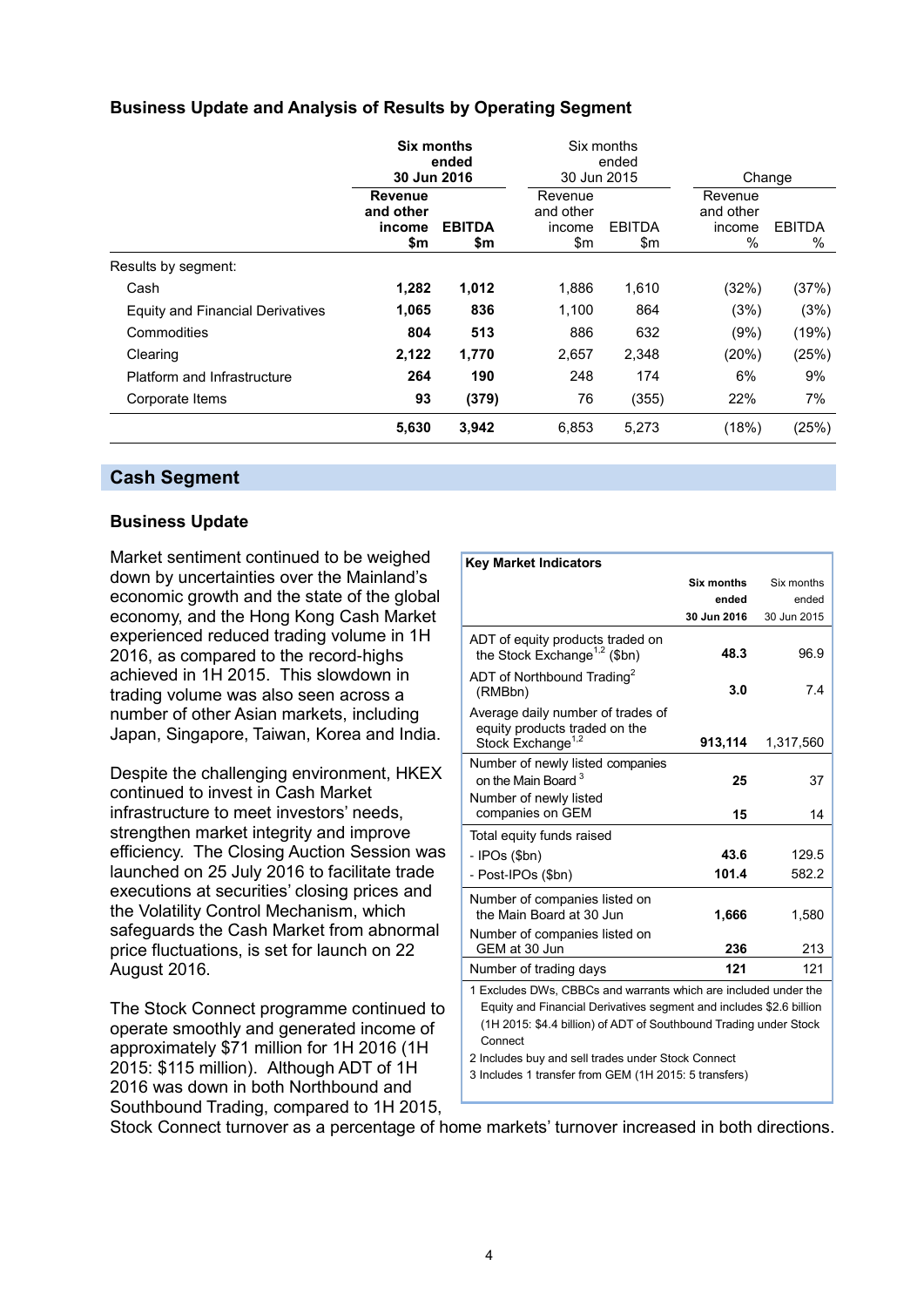Despite a 66 per cent drop in IPO funds raised compared to 1H 2015, HKEX remained the global leader in IPO fundraising<sup>4</sup>. HKEX continued to proactively promote Hong Kong as the preferred offshore listing venue for Mainland enterprises and conducted a variety of IPO seminars and presentations in the Mainland. Hong Kong listed companies were also encouraged to raise their profile with Mainland investors and in partnership with the Hong Kong Investor Relations Association, HKEX accompanied a delegation of 25 Hong Kong listed companies to deliver a roadshow to 16 leading Mainland brokers research teams in Shanghai.

On 13 June 2016, HKEX achieved an important milestone in the development of Hong Kong's Exchange Traded Fund (ETF) market by having its first listings of Leveraged and Inverse Products (commonly known as Leveraged and/or Inverse ETFs).

In the interest of maintaining the reputation and efficiency of the Cash Market, the Stock Exchange continues to provide guidance to the market on a wide variety of topics. Full details of these are published on the HKEX website<sup>5</sup>. In addition, a revamped Environmental, Social and Governance (ESG) webpage was launched on the HKEX website and a series of issuer training seminars were held, to provide listed issuers with updated guidance on ESG reporting.

As part of the ongoing efforts to improve market quality, the Stock Exchange is conducting a holistic review of regulations in connection with listed company activities including backdoor listings, handling of long suspended companies, delistings and equity fund raisings as well as a review of GEM.

### **Analysis of Results**

Trading fees and trading tariff dropped by 49 per cent compared to 1H 2015 mirroring the 50 per cent fall in ADT. The overall drop in revenue was partly offset by an 11 per cent increase in Stock Exchange listing fees due to an increase in the total number of listed companies compared to 30 June 2015.

Operating expenses declined by 2 per cent due to reduced volume related variable costs as well as cost control measures.

The decline in the EBITDA margin is a direct reflection of the decline in trading fees and trading tariff.



 $\overline{a}$ 

<sup>4</sup> Source: Bloomberg

<sup>5</sup> [http://www.hkex.com.hk/eng/rulesreg/listrules/latestrelease/latest\\_release.htm](http://www.hkex.com.hk/eng/rulesreg/listrules/latestrelease/latest_release.htm)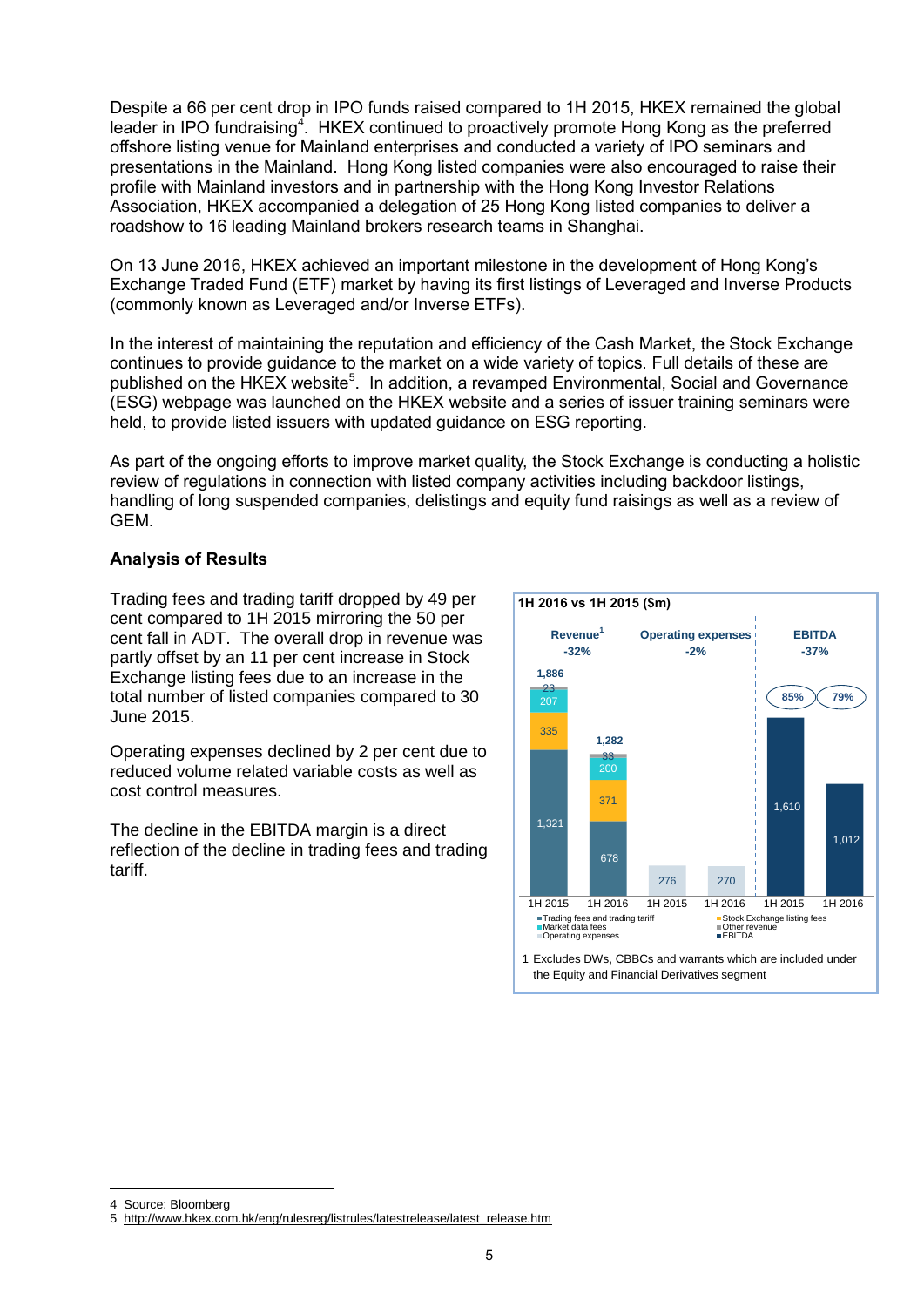# **Equity and Financial Derivatives Segment**

### **Business Update**

The volume of derivatives contracts traded on the Futures Exchange declined slightly from that seen in Q1 but remained at an elevated level with 1H 2016 volumes 34 per cent higher than those seen in 1H 2015. The number of trades conducted in After-Hours Futures Trading (AHFT) increased even more dramatically and more than doubled, reaching a record high of 103,998 contracts traded after hours, on 27 June 2016.

The rise in trading volume reflected enhanced demand for risk management products across all key investor groups as they responded to both general and specific market volatility. International investors continue to contribute to growth in trading volume, particularly in Hang Seng Index futures and options, and there has also been strong interest from the Mainland investors following the decline in trading volumes of CSI 300 Index futures in 2H 2015. The uncertainty caused by Brexit (the EU referendum in the UK) also triggered an upturn in volumes with average daily volume traded up 11 per cent in June 2016 compared to the previous month. The overall revenue efficiency of the derivatives business has also been enhanced by an increase in the

| <b>Key Market Indicators</b>                                                                                                             |                   |             |  |
|------------------------------------------------------------------------------------------------------------------------------------------|-------------------|-------------|--|
|                                                                                                                                          | <b>Six months</b> | Six months  |  |
|                                                                                                                                          | ended             | ended       |  |
|                                                                                                                                          | 30 Jun 2016       | 30 Jun 2015 |  |
| ADT of DWs, CBBCs and<br>warrants traded on the Stock<br>Exchange (\$bn)<br>Average daily number of trades<br>of DWs, CBBCs and warrants | 19.2              | 28.4        |  |
| traded on the Stock Exchange<br>Average daily number of<br>derivatives contracts traded on                                               | 198,809           | 255,811     |  |
| the Futures Exchange <sup>1</sup><br>Average daily number of stock<br>options contracts traded on the                                    | 488,438           | 365,202     |  |
| <b>Stock Exchange</b>                                                                                                                    | 292,861           | 442,928     |  |
| Number of newly listed DWs                                                                                                               | 2.321             | 3.622       |  |
| Number of newly listed CBBCs                                                                                                             | 4,406             | 5,353       |  |
| Average daily number of                                                                                                                  |                   |             |  |
| contracts traded during AHFT <sup>1</sup>                                                                                                | 40,729            | 18,307      |  |
| Number of trading days                                                                                                                   | 121               | 121         |  |
|                                                                                                                                          | At                | At          |  |
|                                                                                                                                          | 30 Jun 2016       | 30 Jun 2015 |  |
| Open interest of futures and<br>options contracts <sup>1</sup>                                                                           | 8,571,036         | 9,785,226   |  |
| 1 Excludes London Metal Mini Futures contracts which are included<br>under the Commodities seament                                       |                   |             |  |

under the Commodities segment

proportion of contracts from higher fee futures and options products. This was partly offset by the lower average daily number of stock options contracts traded.

New products launched during the period included:

- i. Seven Sector Index Futures on 9 May 2016;
- ii. A cash settled USD/CNH futures contract (to complement the existing physically settled USD/CNH futures contract) on 30 May 2016; and
- iii. RMB currency futures contracts against the Euro, Japanese Yen and Australian Dollar on 30 May 2016.

HKEX also launched a series of co-branded RMB currency (RXY) indices on 23 June 2016 in partnership with Thomson Reuters. These indices offer independent, transparent and timely benchmarks for the RMB against the currencies of some of the Mainland's key trade partners. This important addition to HKEX's RMB infrastructure is designed to become the basis for investing and trading products including futures, options and ETFs.

HKEX continues to introduce new products and services that provide trading and risk management tools for Exchange Participants and investors, with an emphasis on those most relevant to the ongoing internationalisation of the RMB. The third annual RMB Fixed Income and Currency Conference was held on 24 May 2016 to promote industry awareness in this area and RMB-related trends, products and market development were discussed by the 650 industry experts and business leaders who attended. A Derivatives Market Data Distribution Partnership Programme was also launched, in January 2016, to promote visibility of market data of HKEX's new derivatives products in the Mainland. Eight major Mainland information vendors have joined this programme.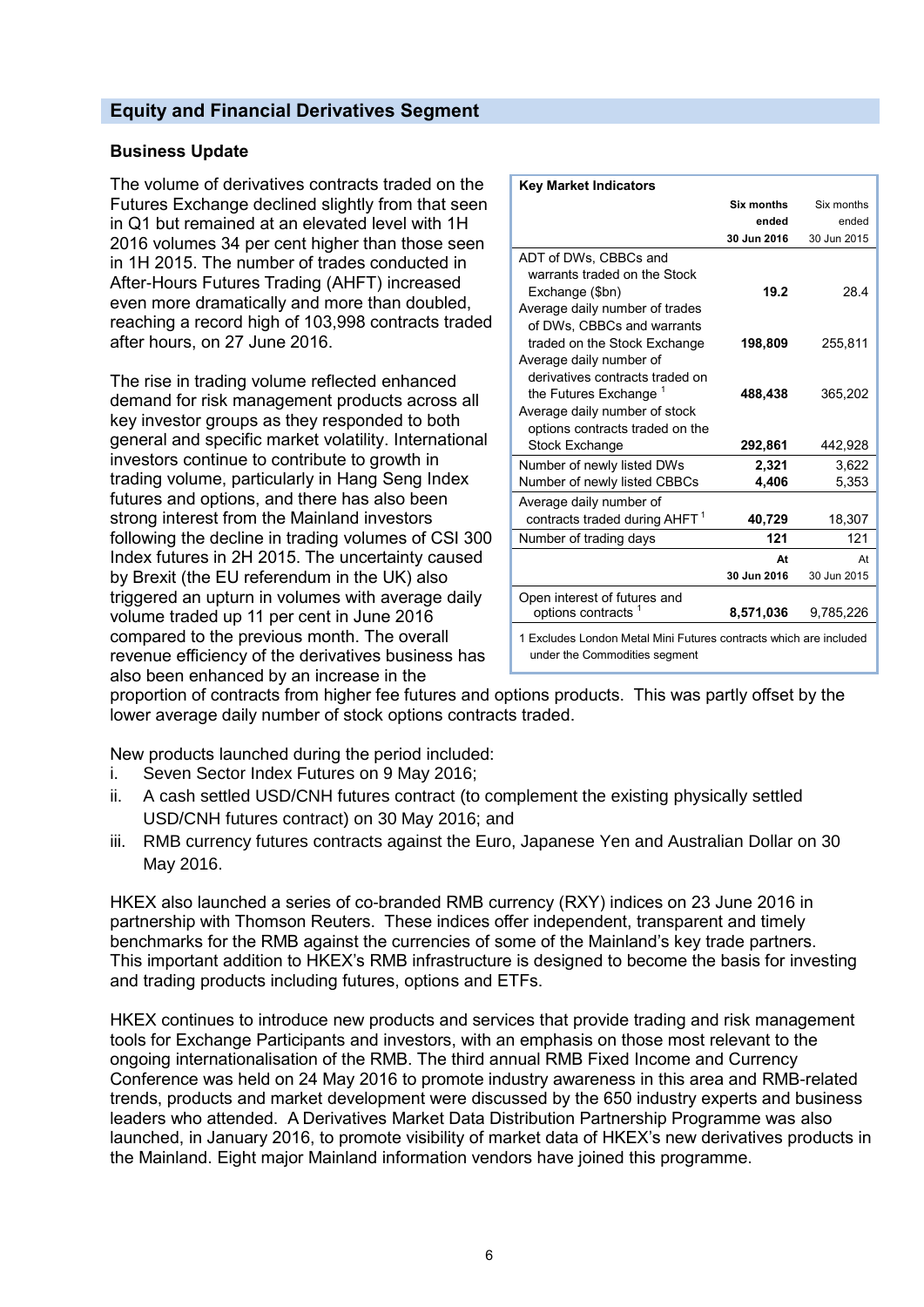A market consultation on changes to stock option position limits (SOPL) was completed during the period and consultation conclusions issued in June 2016. Responses were received from a broad spectrum of market participants with the majority expressing support for proposals that will align Hong Kong's SOPL regime more closely with international practice. HKEX will continue discussions with the SFC on implementation of the proposals.

A Pre-Trade Risk Management System for the Derivatives Market was launched on 11 April 2016, which provides a tool for Exchange Participants to manage their pre-trade risk exposure.

### **Analysis of Results**

Trading fees and trading tariff of DWs, CBBCs, warrants and stock options declined by approximately one third, in line with the drop in trading volume. This reduction was more than offset by a 59 per cent increase in trading fees of derivatives contracts traded on the Futures Exchange from more active trading. The percentage increase in HKFE trading fees was higher than the 34 per cent increase in average daily number of contracts traded as a higher proportion of derivatives contracts traded in 1H 2016 related to higher fee products.

Stock Exchange listing fees dropped by 30 per cent reflecting a decrease in the number of newly listed DWs and CBBCs.

Operating expenses decreased by 3 per cent principally due to lower staff costs including a drop in variable pay accruals, but were partly offset by higher index license fees from increased trading volume of derivatives contracts.

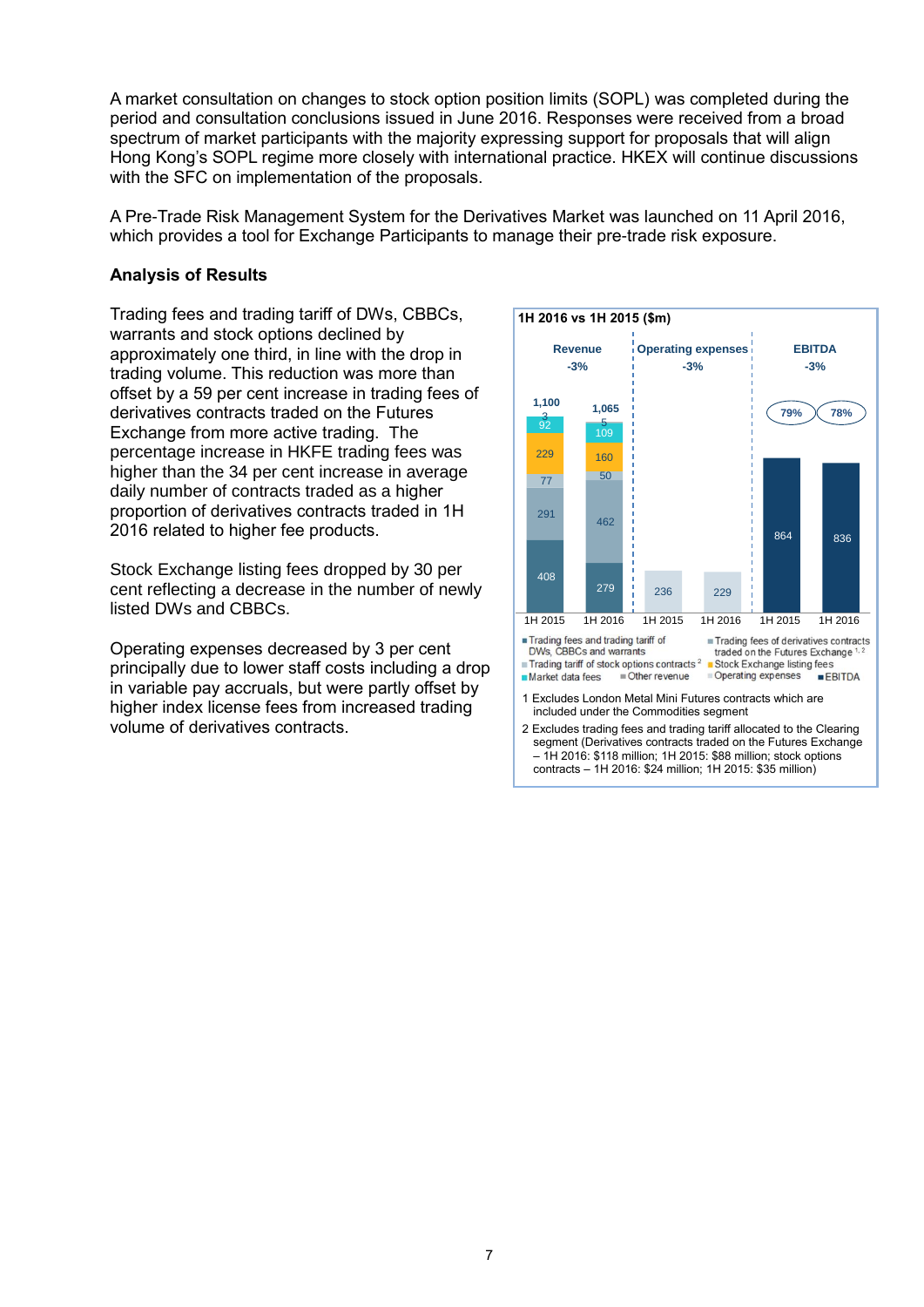#### **Commodities Segment**

#### **Business Update**

Difficult market conditions prevailed in the global metals market during 1H 2016, with very little price recovery and a number of participants withdrawing from the physical market. During 1H 2016, the average daily volume of the LME decreased by 9 per cent from 1H 2015.

Market open interest (MOI), showing long term position holders, at the end of June 2016 registered a 8 per cent decrease from that reported at 30 June 2015.

The LME and the World Gold Council, together with Goldman Sachs, ICBC Standard Bank, Morgan Stanley, Natixis, OSTC and Societe Generale, announced on 9 August 2016 their intention to introduce a suite of exchange-traded and centrallycleared precious metals products, gold and silver futures and options with London delivery

| <b>Key Market Indicators</b>       |             |             |
|------------------------------------|-------------|-------------|
|                                    | Six months  | Six months  |
|                                    | ended       | ended       |
|                                    | 30 Jun 2016 | 30 Jun 2015 |
| Average daily volume of metals     |             |             |
| contracts traded on the LME (lots) |             |             |
| Aluminium                          | 231,148     | 255,767     |
| Copper                             | 162,932     | 172,533     |
| Zinc.                              | 106,151     | 120,439     |
| Nickel                             | 81,930      | 82,094      |
| Lead                               | 44,992      | 55,223      |
| Others                             | 7,958       | 9,532       |
| Total                              | 635,111     | 695,588     |
| Number of trading days             | 125         | 124         |
|                                    | At          | At          |
|                                    | 30 Jun 2016 | 30 Jun 2015 |
| Total futures MOI (lots)           | 2,257,622   | 2,449,799   |

(LMEprecious). LMEprecious opens up trading opportunities for existing LME members and their clients, as well as for new participants wishing to take advantage of on-exchange precious metals trading that will be cleared through a recognised clearing house, LME Clear. The offering is targeted for launch in 1H 2017.

In the latest step in the warehouse reform programme, the LME has undertaken an extensive review of the issue of increasing warehousing costs. It has been concluded that a fair and straightforward approach to this complex issue would be to cap maximum storage rates and impose a medium-term freeze on future increases and a market-wide consultation is being conducted on these proposals. The consultation will be open until 19 August 2016, with the publication of conclusions targeted for 30 September 2016. If implemented, the first capped charges would come into effect on 1 April 2017.

In a referendum held on 23 June 2016, the UK voted to exit the EU (Brexit). Despite the expected volatility on 24 June 2016, there was no disruption of the LME market. Brexit has no immediate implications for the LME's business; all existing regulatory requirements remain in place and all current implementation plans will continue. In particular, with regards to the EU Markets in Financial Instruments Directives II (MiFID II), the LME intends to be fully compliant by the January 2018 deadline.

Following extensive discussions with its membership and broader user base, the LME announced, on 5 August 2016, a set of measures, including fee reductions, designed to further enhance its market structure, strengthen its role as the global liquidity centre for metals trading, and facilitate enhanced trading opportunities for members and their clients. These measures, including fee reductions effective from 1 September 2016, are specifically designed to support active inventory management – an important tool for LME's industrial user base – and efficient position management.

The annual "LME Week Asia" event was held on 14 June 2016 in Hong Kong. The Metals Seminar attracted over 770 participants, and the Gala Dinner was attended by over 1,650 guests – the largest ever since the inception of the LME Week Asia event in 2013. During the same week, an Investment in Metals Forum, a Precious Metals and Base Metals Workshop and two educational briefing sessions for investors were also held. HKEX also organised the third joint training programme with China Futures Association, which was attended by senior staff from the top 20 Mainland Chinese futures brokers.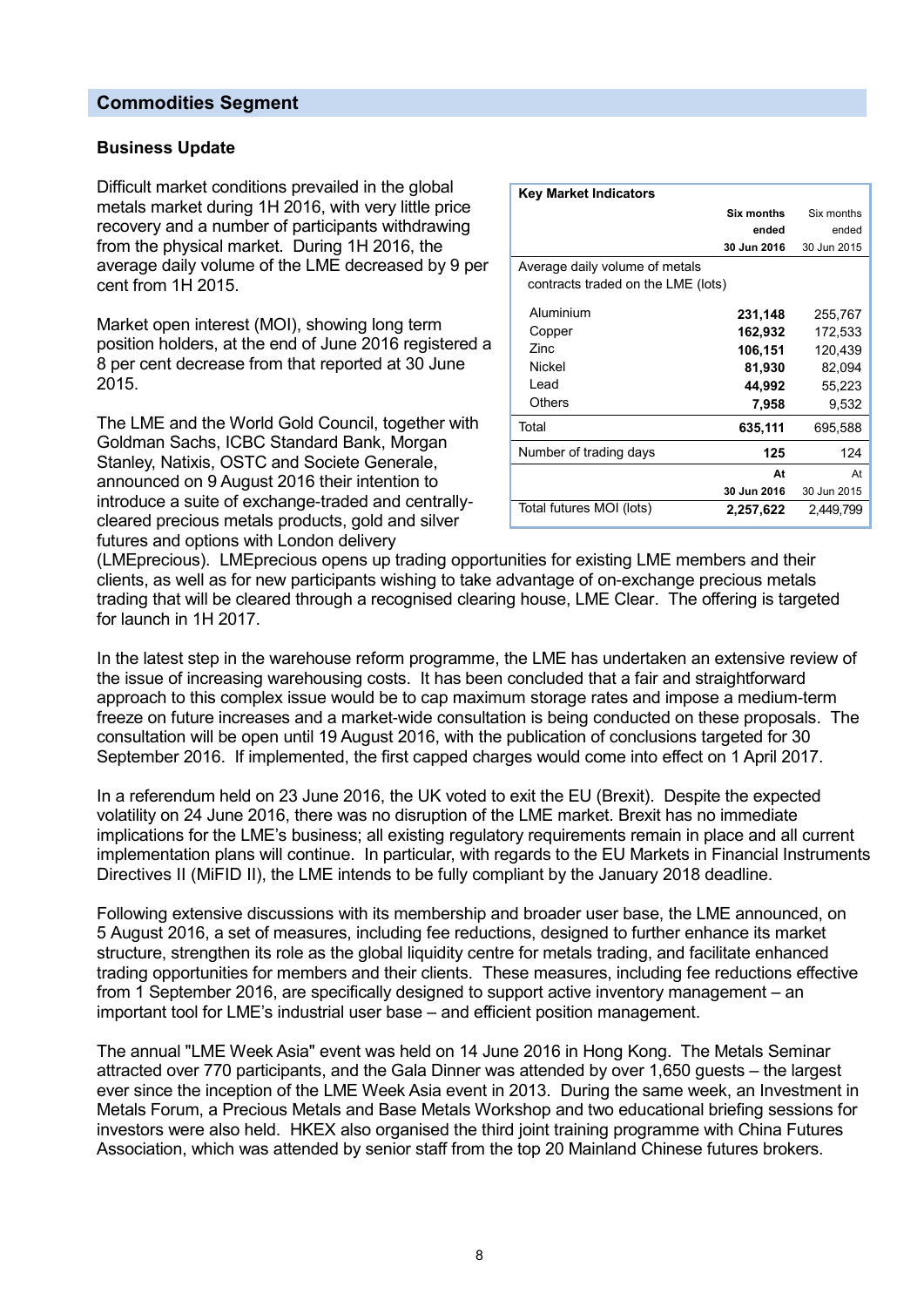To enhance market awareness and encourage Mainland investors to trade both HKEX and LME products, HKEX and the LME sponsored the third Global Derivatives Trading Competition organised by the China Futures Daily. HKEX has also continued with a programme of seminars and educational training workshops in the Mainland, Hong Kong and Taiwan. Since April 2016, HKEX has partnered with 18 universities, providing students with a better understanding of global financial markets and HKEX and LME markets.

HKEX has continued to recruit Chinese firms to join the LME community, and during the period welcomed the first Chinese LME Listed Samplers and Assayers BGRIMM-SIAC (Sub-Institute of Analytical Chemistry, Beijing General Research Institute of Mining & Metallurgy).

In 1H 2016, HKEX initiated a strategic project involving the establishment of a commodities trading platform in the Mainland supported by warehousing and financing facilities. Progress has been made on developing business models and technical requirements, as well as beginning to onboard relevant personnel.

# **Analysis of Results**

Trading fees fell by 11 per cent compared to 1H 2015 due to a 9 per cent drop in average daily volume of metals contracts traded together with the effect of incentive rebates introduced in the third quarter of 2015.

Operating expenses rose by 15 per cent. This increase in costs was principally attributable to increased headcount for strategic initiatives (including product development and the establishment of a commodities trading platform in the Mainland) but also to higher legal and professional fees incurred on strategic projects.



# **Clearing Segment**

#### **Business Update**

The Hong Kong Securities Clearing business saw overall lower volumes in 1H 2016, largely driven by the reduced trading volume in the Cash Market compared to 1H 2015. The average daily number of Stock Exchange trades decreased by 29 per cent, while the average daily number of settlement instructions (SIs) (driven by the number of stock transfers between custodian banks and brokers) decreased by 22 per cent.

#### In contrast, the Clearing business in the

| <b>Key Market Indicators</b>                                     |                   |                  |
|------------------------------------------------------------------|-------------------|------------------|
|                                                                  | <b>Six months</b> | Six months       |
|                                                                  | ended             | ended            |
|                                                                  | 30 Jun 2016       | 30 Jun 2015      |
| ADT traded on the Stock<br>Exchange (\$bn)                       | 67.5              | 125.3            |
| Average daily number of Stock<br>Exchange trades                 | 1,111,923         | 1,573,371        |
| Average daily value of SIs (\$bn)<br>Average daily number of SIs | 177.6<br>83,391   | 292.9<br>106,520 |

derivatives market saw a slight improvement as the trading activities increased in futures and options traded on HKFE, offset partially by lower volumes in stock options.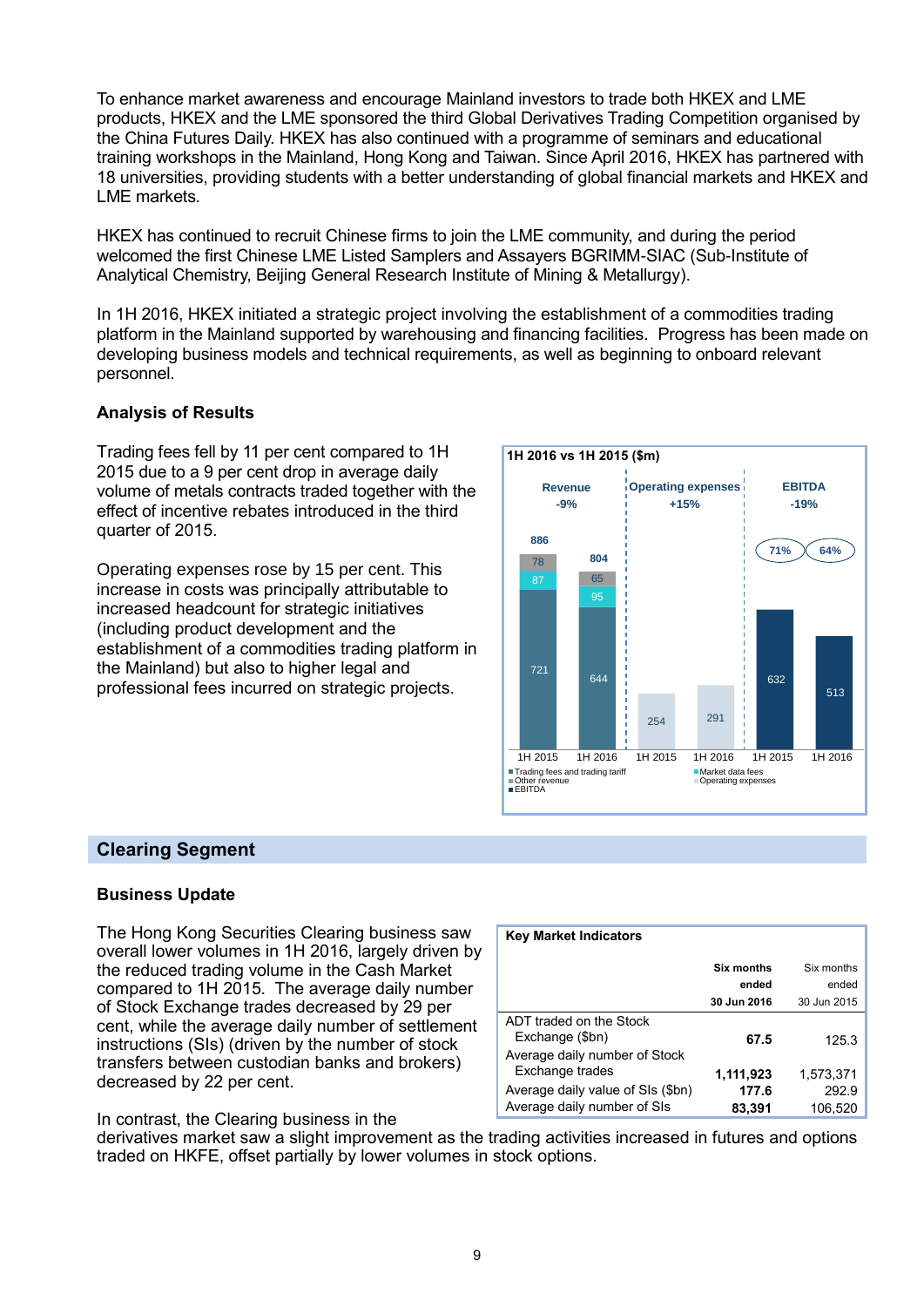HKSCC continued to enhance the Stock Connect clearing facility, in particular the Special Segregated Account (SPSA) model, resulting in a higher participation from asset management companies in 1H 2016.

In preparation for the anticipated Shenzhen-Hong Kong Stock Connect, HKSCC completed the development and testing of the required systems, and is technically ready to support the rollout, subject to regulatory approval.

HKCC started to offer margin offset between USD/CNH currency futures and CNH/USD currency futures in July 2016. With this new arrangement in place, Clearing Participants will benefit from a reduction in margin costs for their offsetable positions in these two products.

During 1H 2016, further progress was made to enhance the OTC Clear business. In Q1 2016, OTC Clear broadened its membership base to admit HK-incorporated licensed corporations. In April 2016, OTC Clear submitted an application for recognition as a Designated Central Counterparty for over-the-counter derivative transactions to prepare for the commencement of phase one of mandatory clearing in Hong Kong in September 2016. In July 2016, the SFC approved the clearing service of cross currency swaps with expected service launch in August 2016 – this will enable OTC Clear to become the first international clearing house to provide clearing service for USD/CNH cross currency swaps.

In Q2 2016, LME Clear won the Metals Service Provider of the Year at the Platts Global Metals Awards. This is in recognition of LME Clear's innovations in the metals trading industry, noting in particular the risk management transparency of the new clearing system and the introduction of warrants as collateral and compression services. In the coming months, LME Clear will continue to develop its clearing model in response to MiFID II regulation and work on the solution to bring overthe-counter averaging business for clearing, for delivery in 2017.

### **Analysis of Results**

Despite the 46 per cent drop in ADT in the Cash Market, the associated clearing fees and fees for SIs decreased by a lesser 36 per cent and 25 per cent respectively. This was due to a drop in transaction size for Cash Market trades and SIs, which resulted in more transactions being subject to the minimum fee.

Clearing fees of LME Clear decreased by 11 per cent, largely reflecting the 9 per cent drop in average daily volume of metals contracts traded.

Trading fees and trading tariff reallocated from the Equity and Financial Derivatives segment increased by 15 per cent as a result of the 34 per cent increase in average daily number of derivatives contracts traded on the Futures Exchange, offsetting a 34 per cent decrease in stock options.



Revenue from the depository, custody and nominee services business remained relatively stable, as these services are less correlated with the level of trading activities.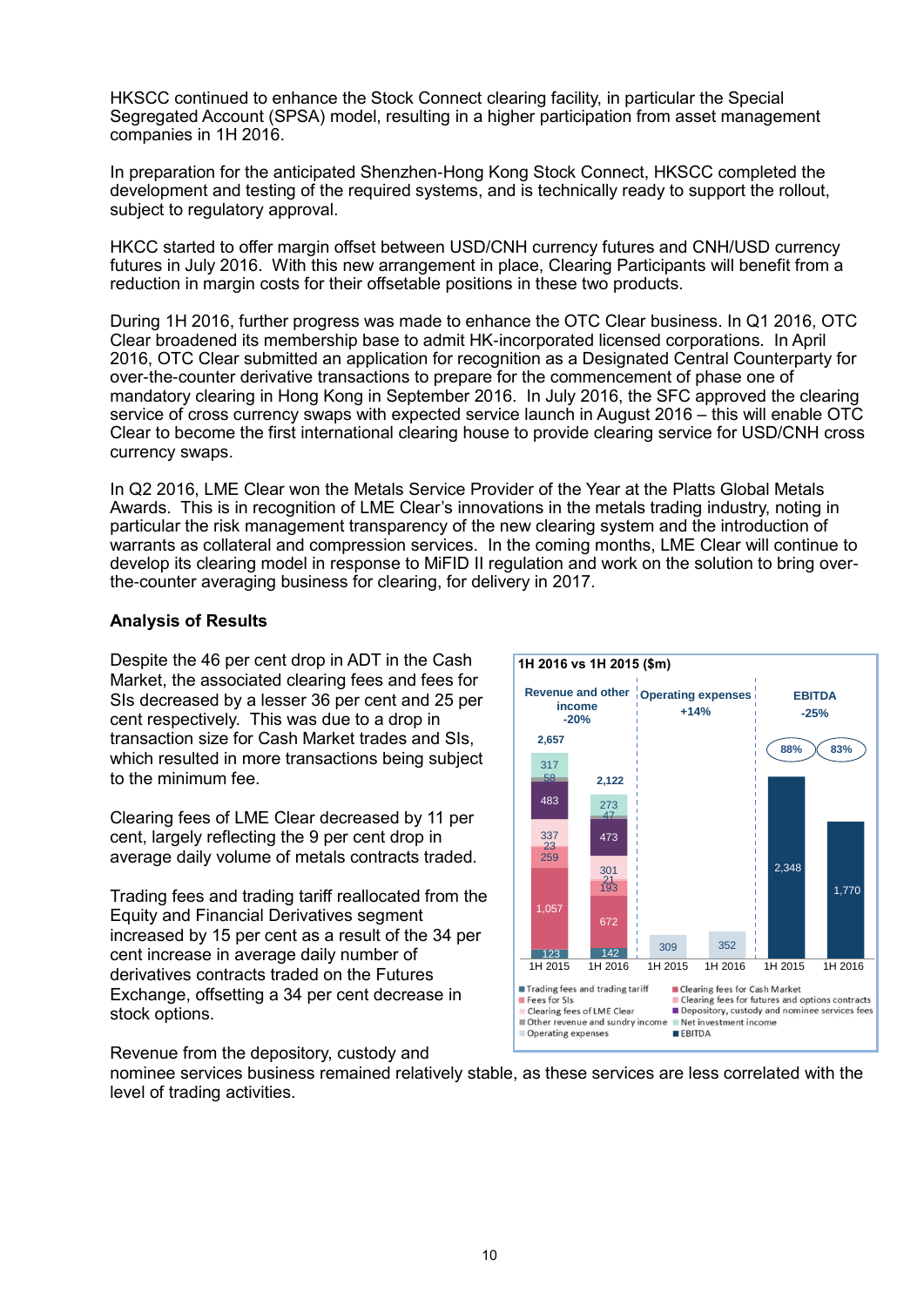|                                  | Six months ended 30 Jun 2016<br>Clearing |                              | Six months ended 30 Jun 2015<br>Clearing |                               |                       |              |
|----------------------------------|------------------------------------------|------------------------------|------------------------------------------|-------------------------------|-----------------------|--------------|
|                                  | <b>Margin</b><br><b>Funds</b><br>\$m     | House<br><b>Funds</b><br>\$m | <b>Total</b><br>\$m                      | Margin<br><b>Funds</b><br>\$m | House<br>Funds<br>\$m | Total<br>\$m |
| Net investment income from:      |                                          |                              |                                          |                               |                       |              |
| - Cash and bank deposits         | 253                                      | 10                           | 263                                      | 301                           | 10                    | 311          |
| - Debt securities                | 8                                        |                              | 8                                        | 6                             |                       | 6            |
| - Exchange gains                 | 2                                        |                              | 2                                        | ٠                             |                       |              |
| Total net investment income      | 263                                      | 10                           | 273                                      | 307                           | 10                    | 317          |
| Average fund size (\$bn)         | 117.2                                    | 7.6                          | 124.8                                    | 146.4                         | 11.4                  | 157.8        |
| Annualised net investment return | 0.45%                                    | 0.28%                        | 0.44%                                    | 0.42%                         | 0.17%                 | 0.40%        |

Net investment income fell by 14 per cent compared to 1H 2015 (see the analysis below):

The decrease in net investment income of Margin Funds in 1H 2016 was attributable to lower interest income from cash and bank deposits on lower average fund size, resulting from lower margin requirements per contract cleared through HKCC; lower cash margins received by LME Clear due to lower margin requirements on lower prices of metal contracts, and more Clearing Participants posting non-cash collateral instead of cash margin.

Operating expenses increased by 14 per cent, which included a non-recurring recovery from Lehman's liquidators of \$77 million in 1H 2015. Excluding this, operating expenses dropped by 9 per cent, mainly a result of lower staff costs from a reduction in variable pay accruals.

The EBITDA margin declined from 88 per cent to 83 per cent (a drop of 2 per cent after adjusting for the non-recurring recovery from Lehman's liquidators mentioned above).

#### **Platform and Infrastructure Segment**

#### **Business Update**

During 1H 2016, all major trading, clearing, settlement, and market data dissemination systems for the Cash, Derivatives and Commodities Markets continued to perform reliably. On 22 July 2016, the opening of the LME's electronic trading platform experienced a delay due to changes undertaken by a third party telecom network provider, which affected LME's member network. However, telephone trading of LME products was able to continue as normal.

The LME and LME Clear were required to vacate their offices on 19 July 2016 due to a structural deficiency in non-LME parts of the building. Back up facilities, including the trading ring, were immediately activated and all operating and support systems have functioned as expected with no disruption to market activity.

The system development phase for the implementation of Orion Trading Platform – Securities Market is progressing on schedule. The development phase is scheduled to be complete by the end of 2016 and testing and other market readiness activities will be carried out in 2017.

Enhancements to both the HKEX Group website and the HKEX Market website to improve the user experience are in progress. The launch of the revamped HKEX Group website is expected in the last quarter of 2016 and the HKEX Market website in 2017.

HKEX's Hosting Services continued to attract new customers. During 1H 2016, seven new customers have subscribed for the services. At the end of June 2016, 128 Exchange Participants, who accounted for approximately 47 per cent of the Cash Market turnover and 58 per cent of the Derivatives Market trading volume, were using HKEX's Hosting Services.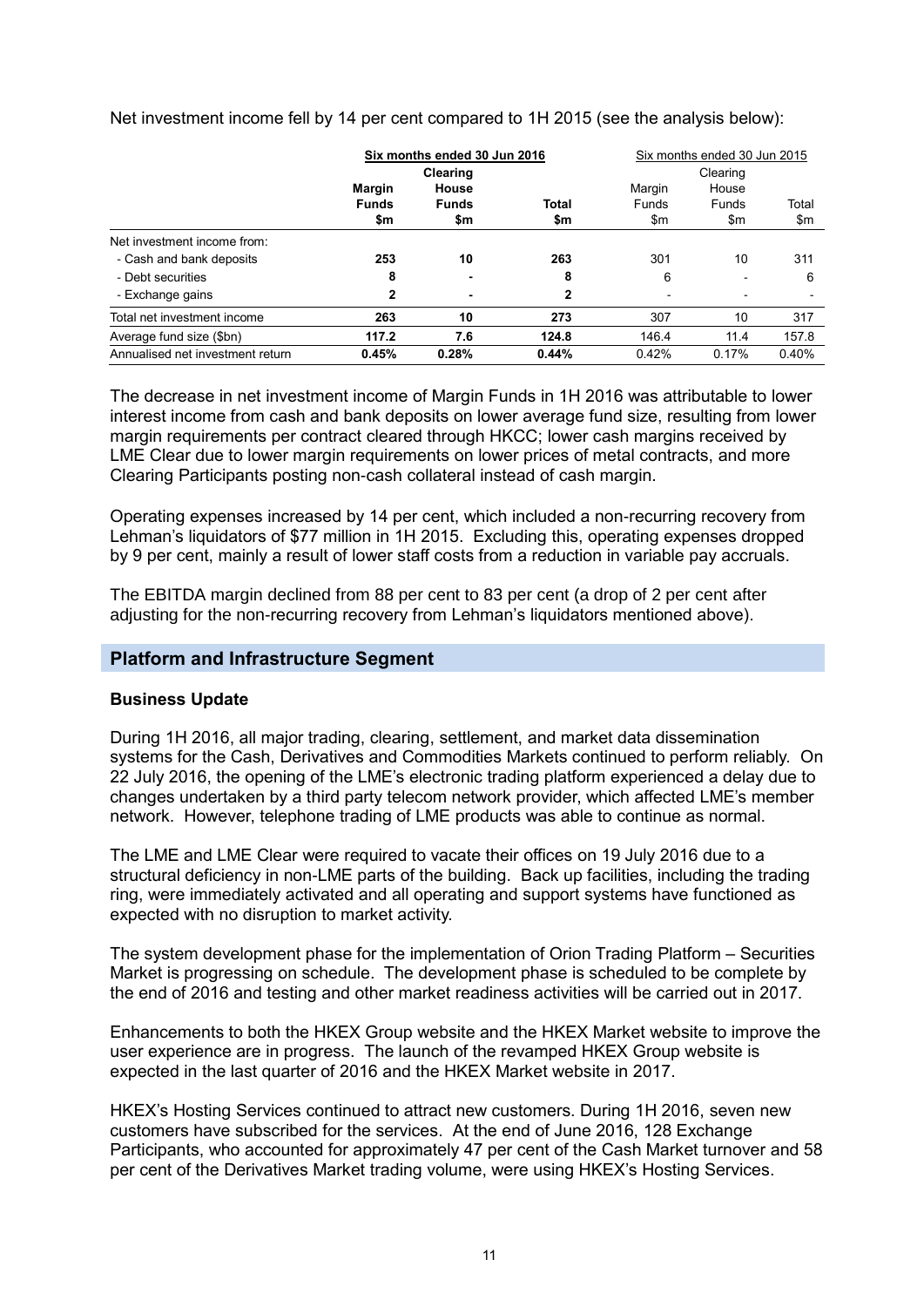#### **Analysis of Results**

Network, terminal user, dataline and software sublicense fees (Network fees) rose by 3 per cent as a result of an increase in Cash Market trading system line rental income, as more Exchange Participants migrated from the obsolescent Open Gateway to HKEX Orion Central Gateway. This was partly offset by a decrease in sales of throttles.

Hosting services fees increased by 24 per cent due to an increase in the number of racks taken up by customers.

As operating expenses remained the same, EBITDA margin rose from 70 per cent to 72 per cent.



# **Corporate Items**

"Corporate Items" is not a business segment but captures central income (mainly net investment income of Corporate Funds), the cost of central support functions that provide services to all operating segments and other costs not directly related to operating segments.

| <b>Revenue and Other Income</b> |                   |             |
|---------------------------------|-------------------|-------------|
|                                 | <b>Six months</b> | Six months  |
|                                 | ended             | ended       |
|                                 | 30 Jun 2016       | 30 Jun 2015 |
|                                 | \$m               | \$m         |
| Net investment income           | 82                | 74          |
| <b>Others</b>                   | 11                | 2           |
| Total                           | 93                | 76          |
|                                 |                   |             |

The analysis of net investment income of Corporate Funds is as follows:

|                                  | Six months<br>ended<br>30 Jun 2016<br>\$m | Six months<br>ended<br>30 Jun 2015<br>\$m |
|----------------------------------|-------------------------------------------|-------------------------------------------|
| Net investment income from:      |                                           |                                           |
| - Cash and bank deposits         | 41                                        | 35                                        |
| - Equity securities              | (16)                                      | 42                                        |
| - Debt securities                | 80                                        | 23                                        |
| - Exchange losses                | (23)                                      | (26)                                      |
| Total net investment income      | 82                                        | 74                                        |
| Average fund size (\$bn)         | 16.8                                      | 12.6                                      |
| Annualised net investment return | 0.97%                                     | 1.17%                                     |

The increase in average fund size arose from retention of cash generated by the Group over the past 12 months.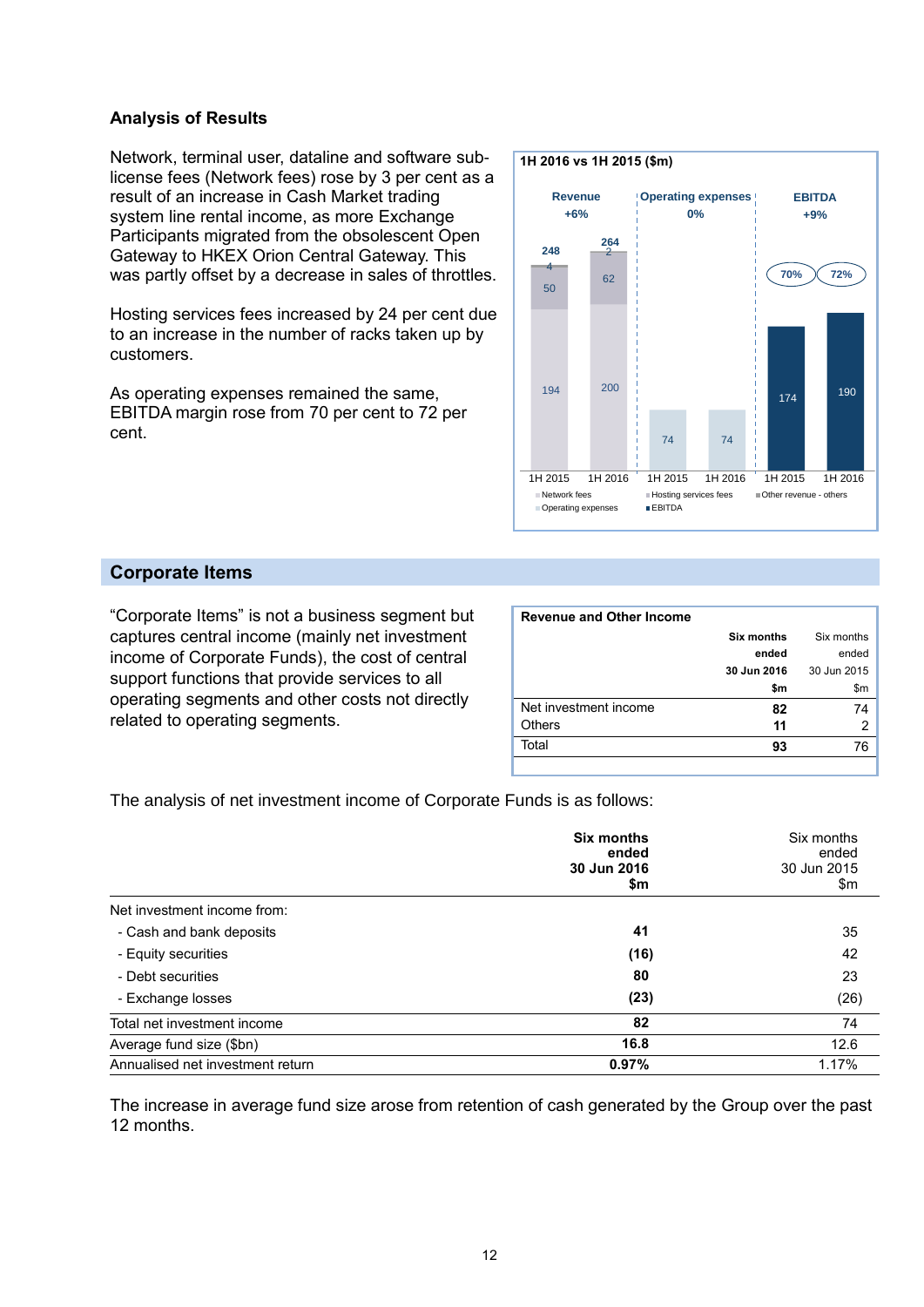In 1H 2015, a \$31 million gain on sale of the remaining stake in shares of LCH was included in net investment income - equity securities. Excluding the LCH gain, net investment income of the Corporate Funds in 1H 2016 increased by \$39 million principally due to higher fair value gains on debt securities, partly offset by fair value losses on equity securities in 1H 2016 versus gains in 1H 2015.

As the valuations of investments reflect movements in market prices, fair value gains or losses may fluctuate or reverse until the investments are sold or mature.

# **Expenses, Other Costs and Taxation**

#### **Operating Expenses**

|                                          | Six months<br>ended<br>30 Jun 2016<br>\$m | Six months<br>ended<br>30 Jun 2015<br>\$m | Change |
|------------------------------------------|-------------------------------------------|-------------------------------------------|--------|
| Staff costs and related expenses         | 1,016                                     | 1,034                                     | (2%)   |
| IT and computer maintenance expenses     | 251                                       | 251                                       | $0\%$  |
| Premises expenses                        | 162                                       | 139                                       | 17%    |
| Product marketing and promotion expenses | 21                                        | 21                                        | $0\%$  |
| Legal and professional fees              | 46                                        | 29                                        | 59%    |
| Other operating expenses                 | 192                                       | 106                                       | 81%    |
| Total                                    | 1,688                                     | 1,580                                     | 7%     |

Staff costs and related expenses decreased by \$18 million or 2 per cent mainly due to lower variable pay accruals, partly offset by annual payroll adjustments and increased headcount for strategic initiatives.

Premises expenses increased by \$23 million or 17 per cent due to the new offices taken up following the sale of the Group's Worldwide House office premises in Hong Kong in September 2015, and the relocation of LME to a new office in January 2016.

Legal and professional fees increased by \$17 million or 59 per cent as more fees were incurred on strategic projects. However, this overall increase was inflated by an insurance recovery of \$5 million in 1H 2015 in respect of litigation in the UK.

Other operating expenses increased by \$86 million or 81 per cent due to the non-recurring recovery from the liquidators of LBSA of \$77 million which reduced these costs in 1H 2015. Excluding this recovery, operating expenses rose by only \$9 million or 5 per cent, which was primarily due to higher index license fees arising on the increased trading volume of derivatives contracts.

Excluding the recovery from Lehman liquidators, which reduced operating expenses in 1H 2015, underlying costs rose by only 2 per cent.

#### **Depreciation and Amortisation**

|                               | <b>Six months</b><br>ended<br>30 Jun 2016<br>\$m | Six months<br>ended<br>30 Jun 2015<br>\$m | Change |
|-------------------------------|--------------------------------------------------|-------------------------------------------|--------|
| Depreciation and amortisation | 382                                              | 325                                       | 18%    |

Depreciation and amortisation increased by \$57 million or 18 per cent due to the completion of various new systems including a new corporate Enterprise Resource Planning system and upgrades to the cash clearing system and the commodities trading and clearing systems.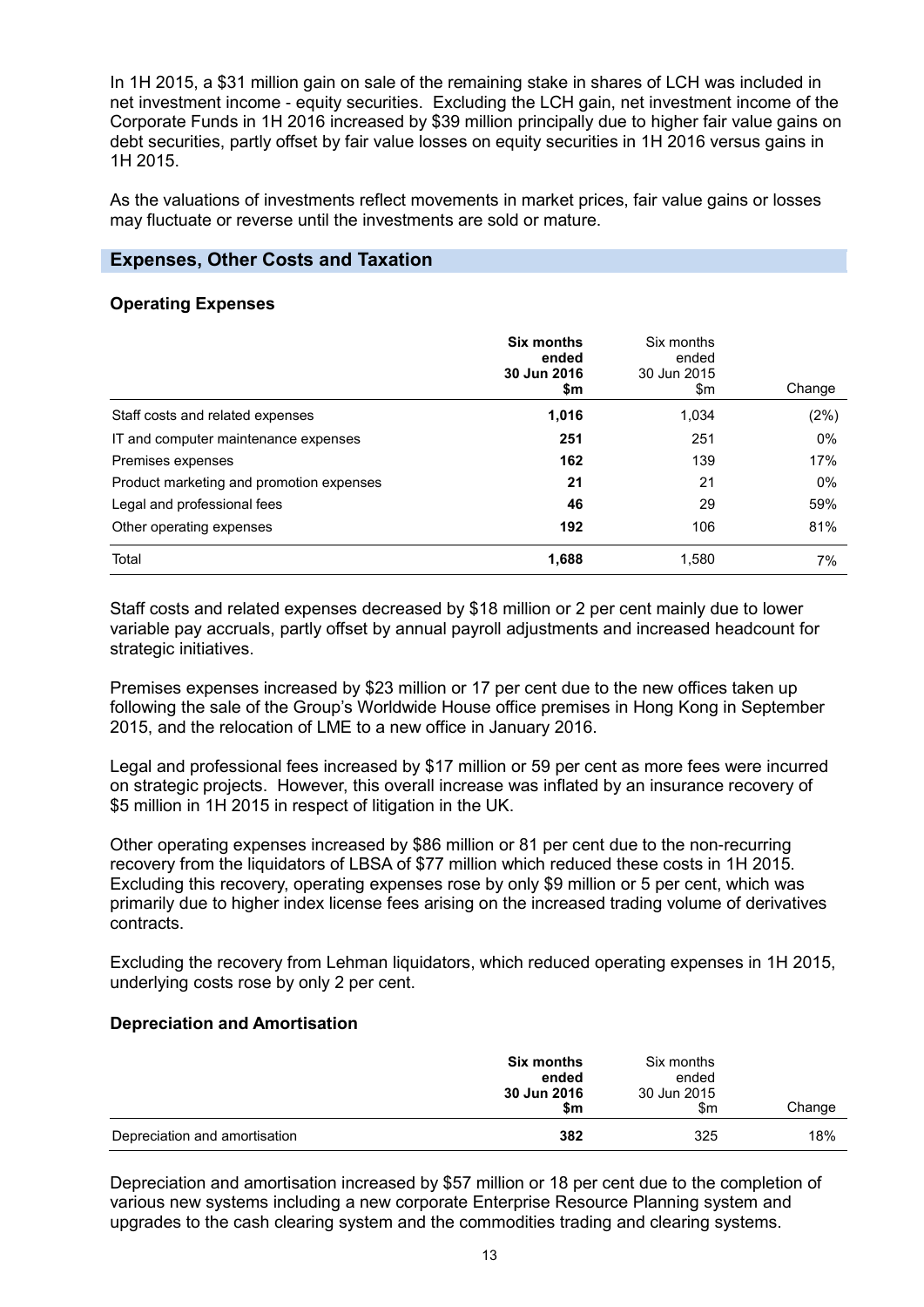#### **Finance Costs**

|               | <b>Six months</b><br>ended | Six months<br>ended |        |
|---------------|----------------------------|---------------------|--------|
|               | 30 Jun 2016<br>\$m         | 30 Jun 2015<br>\$m  | Change |
| Finance costs | 43                         | 77                  | (44%)  |

The decrease in finance costs was due to the conversion of all convertible bonds to equity in Q2 2015.

#### **Taxation**

|          | <b>Six months</b><br>ended<br>30 Jun 2016<br>\$m | Six months<br>ended<br>30 Jun 2015<br>\$m | Change |
|----------|--------------------------------------------------|-------------------------------------------|--------|
| Taxation | 540                                              | 783                                       | (31%)  |

Taxation decreased due to lower profit before taxation.

# **FINANCIAL REVIEW**

#### **Financial Assets and Financial Liabilities by Funds**

|                                                                | At<br>30 Jun 2016<br>\$m | At<br>31 Dec 2015<br>\$m | Change |
|----------------------------------------------------------------|--------------------------|--------------------------|--------|
| <b>Financial assets</b>                                        |                          |                          |        |
| Cash and cash equivalents                                      | 98,053                   | 110.890                  | (12%)  |
| Financial assets measured at fair value through profit or loss | 56,265                   | 72.705                   | (23%)  |
| Financial assets measured at amortised cost                    | 24.286                   | 19.496                   | 25%    |
| Total                                                          | 178,604                  | 203,091                  | (12%)  |

The Group's financial assets comprised financial assets of Corporate Funds, Margin Funds, Clearing House Funds, base metals derivatives contracts, and cash prepayments for A shares traded under Stock Connect as follows:

|                                                             | At<br>30 Jun 2016 | At<br>31 Dec 2015 |           |  |
|-------------------------------------------------------------|-------------------|-------------------|-----------|--|
|                                                             | \$m               | \$m               | Change    |  |
| <b>Financial assets</b>                                     |                   |                   |           |  |
| Corporate Funds                                             | 16,985            | 15,636            | 9%        |  |
| Margin Funds <sup>1</sup>                                   | 105,620           | 114.416           | (8%)      |  |
| <b>Clearing House Funds</b>                                 | 8,156             | 8,430             | (3%)      |  |
| Base metals derivatives contracts cleared through LME Clear | 47,843            | 64,480            | (26%)     |  |
| Cash prepayments for A shares <sup>2</sup>                  |                   | 129               | $(100\%)$ |  |
| Total                                                       | 178,604           | 203,091           | (12%)     |  |

1 Excludes margin receivable from Clearing Participants and Settlement Reserve Fund and Settlement Guarantee Fund which have been paid to ChinaClear of \$385 million (31 December 2015: \$797 million)

2 The trading of A shares under Stock Connect was not available on 30 June 2016 due to the public holiday in Hong Kong the following day.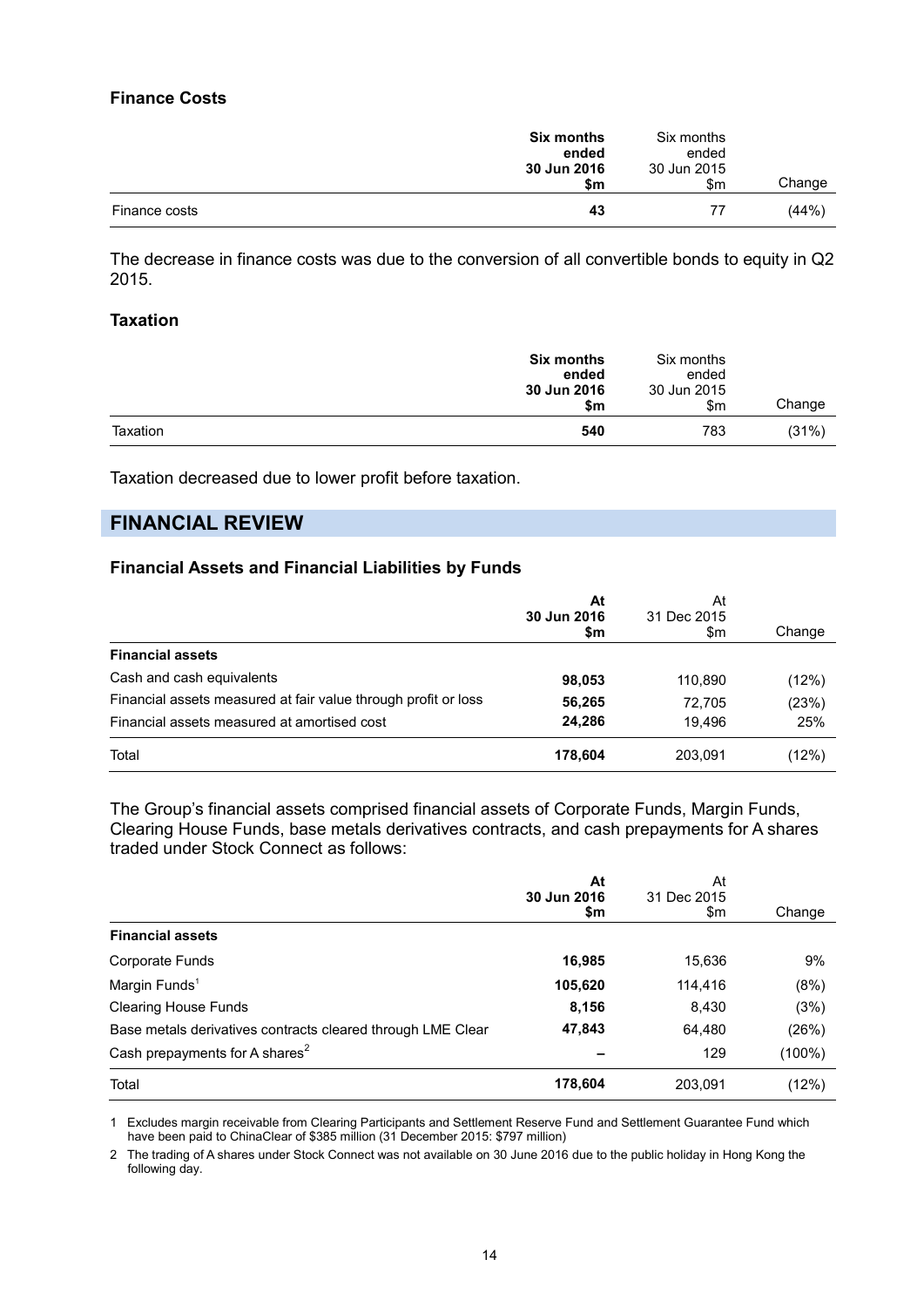|                                                                                                               | At<br>30 Jun 2016 | At<br>31 Dec 2015 |        |
|---------------------------------------------------------------------------------------------------------------|-------------------|-------------------|--------|
|                                                                                                               | \$m               | \$m               | Change |
| <b>Financial liabilities</b>                                                                                  |                   |                   |        |
| Base metals derivatives contracts cleared through LME Clear                                                   | 47,843            | 64.480            | (26%)  |
| Other financial liabilities at fair value through profit or loss                                              |                   | 6                 | 17%    |
| Margin deposits, Mainland security and settlement deposits,<br>and cash collateral from Clearing Participants | 106,005           | 115.213           | (8%)   |
| Participants' contributions to Clearing House Funds                                                           | 7,196             | 7.474             | (4%)   |
| Total                                                                                                         | 161,051           | 187,173           | (14%)  |

The decrease in financial assets and financial liabilities of Margin Funds at 30 June 2016 compared to 31 December 2015 was mainly due to lower contributions from Participants of HKCC as a result of lower margin requirements per contract, and lower contributions from Participants of LME Clear due to lower margin requirements as a result of lower prices of metals and more non-cash collateral received in lieu of cash margin.

The decrease in financial assets and financial liabilities of Clearing House Funds at 30 June 2016 compared to 31 December 2015 was mainly attributable to decreased contributions required from Clearing Participants in response to market volatility and changes in risk exposures.

Corporate Funds at 30 June 2016 increased by \$1,349 million or 9 per cent during 1H 2016 due to the retention of cash generated by the business over the past six months partly offset by the cash element of the 2015 final dividend payment.

#### **Working Capital, Financial Resources and Gearing**

Working capital rose by \$1,255 million or 9 per cent to \$15,850 million at 30 June 2016 (31 December 2015: \$14,595 million). The increase was primarily due to the profit of \$2,985 million generated during 1H 2016, partly offset by the 2015 final dividend, net of scrip dividend, of \$1,937 million in June 2016.

At 30 June 2016, the Group had the following outstanding borrowings:

|                                        | At 30 Jun 2016    |                  |                   | At 31 Dec 2015   |
|----------------------------------------|-------------------|------------------|-------------------|------------------|
|                                        | Carrying<br>value |                  | Carrying<br>value |                  |
|                                        | \$m               | <b>Maturity</b>  | \$m               | Maturity         |
| USD floating rate bank                 |                   | July 2020 &      |                   | July 2020 &      |
| borrowings                             | 1,587             | <b>July 2021</b> | 1,585             | <b>July 2021</b> |
| 2 USD fixed rate notes with average    |                   | Dec 2018 &       |                   | Dec 2018 &       |
| coupon of 2.8 per cent                 | 1.518             | <b>Jan 2019</b>  | 1.516             | Jan 2019         |
| Written put options to non-controlling |                   |                  |                   |                  |
| interests                              | 313               | N/A              | 308               | N/A              |
|                                        | 3,418             |                  | 3,409             |                  |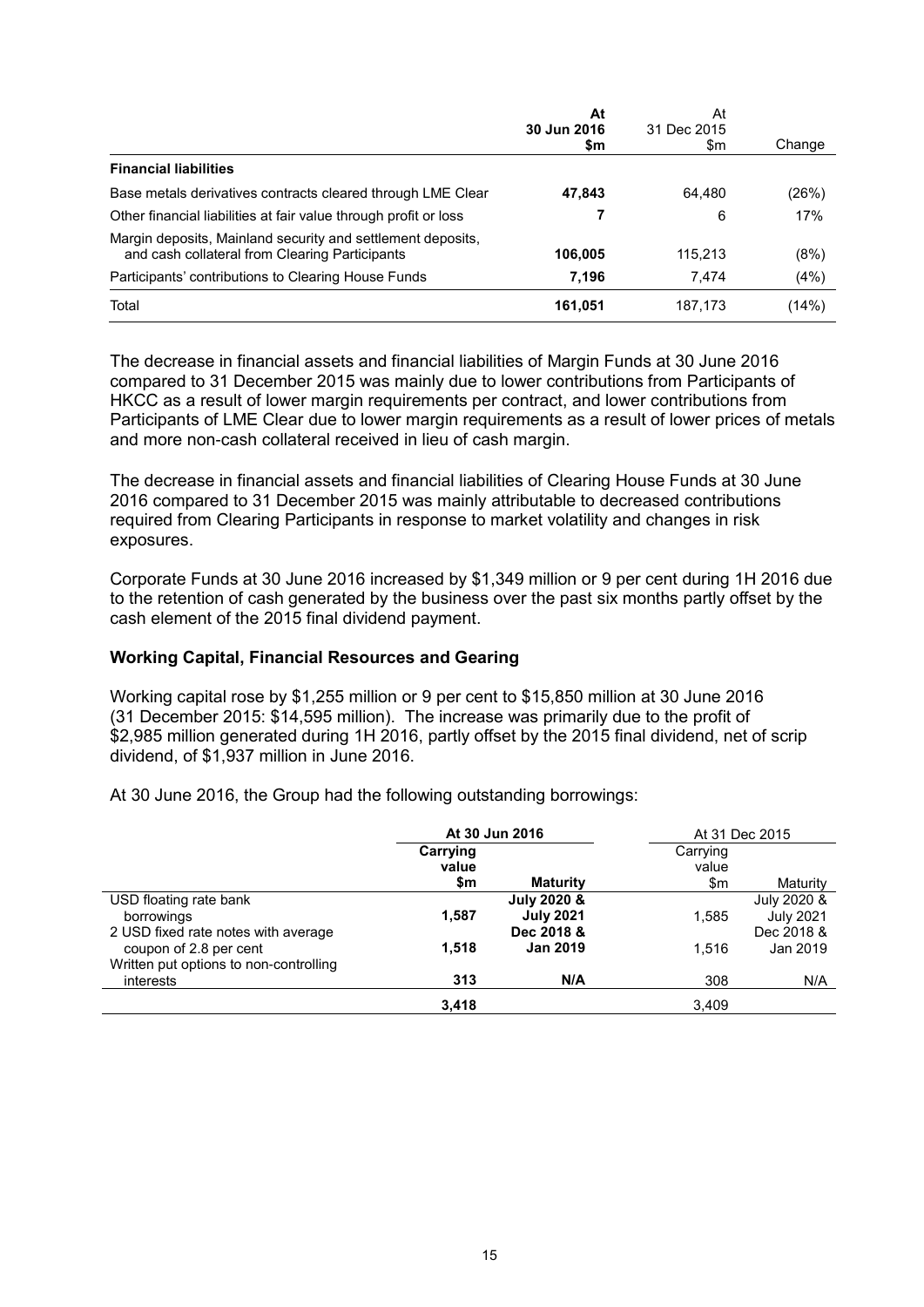At 30 June 2016, the Group had a gross gearing ratio (gross debt divided by adjusted capital) of 11 per cent (31 December 2015: 12 per cent), and a net gearing ratio (net debt divided by adjusted capital) of zero per cent (31 December 2015: zero per cent). For this purpose, gross debt is defined as total borrowings and net debt is defined as total borrowings less cash and cash equivalents of Corporate Funds (and will be zero when the amount of cash and cash equivalents of Corporate Funds is greater than total borrowings). Adjusted capital is defined as all components of equity attributable to shareholders other than designated reserves.

Apart from the borrowings used to fund the acquisition of the LME Group, banking facilities have been put in place for contingency purposes. At 30 June 2016, the Group's total available banking facilities for its daily operations amounted to \$17,012 million (31 December 2015: \$17,012 million), which included \$10,000 million (31 December 2015: \$10,000 million) of committed banking facilities and \$7,000 million (31 December 2015: \$7,000 million) of repurchase facilities.

The Group has also put in place foreign exchange facilities for its daily clearing operations and for the RMB Trading Support Facility to support the trading of RMB stocks listed on the Stock Exchange. At 30 June 2016, the total amount of the facilities was RMB21,500 million (31 December 2015: RMB17,000 million).

In addition, the Group has arranged contingency banking facilities amounting to RMB13,000 million (31 December 2015: RMB13,000 million) for settling payment obligations to ChinaClear should there be events that disrupt normal settlement arrangements for Stock Connect, eg, natural disasters or extreme weather conditions in Hong Kong.

At 30 June 2016, 91 per cent (31 December 2015: 92 per cent) of the Group's cash and cash equivalents were denominated in HKD or USD.

#### **Capital Expenditure and Commitments**

During 1H 2016, the Group incurred capital expenditure of \$266 million (1H 2015: \$262 million) related to the renovation of new offices and the development and upgrade of various IT systems including the commodities trading and clearing systems, a cash trading system, a pre-trade risk management system for Derivatives Market, trading and clearing systems to facilitate mutual stock market access between Mainland China and Hong Kong, and a new corporate Enterprise Resource Planning system.

The Group's capital expenditure commitments at 30 June 2016, including those authorised by the Board but not yet contracted for, amounted to \$901 million (31 December 2015: \$961 million) and were mainly related to the development and enhancement of IT systems including cash and commodities trading and clearing systems, and trading and clearing systems to facilitate mutual stock market access between Mainland China and Hong Kong.

#### **Significant Investments Held, Material Acquisitions and Disposals of Subsidiaries, and Future Plans for Material Investments or Capital Assets**

The Group completed an internal reorganisation of its subsidiaries on 22 January 2016. Following the internal reorganisation, HKCC, SEOCH, The Stock Exchange Club Limited (subsequently renamed as HKEX Investment (China) Limited), HKEX Information Services Limited and HK Conversion Agency Services Limited, which were previously held by HKFE, SEHK and HKSCC, became direct wholly-owned subsidiaries of HKEX. The internal reorganisation will help the Group to focus its attention on complying with various regulatory obligations and better manage the risks associated with the businesses and operations of the recognised exchanges and clearing houses.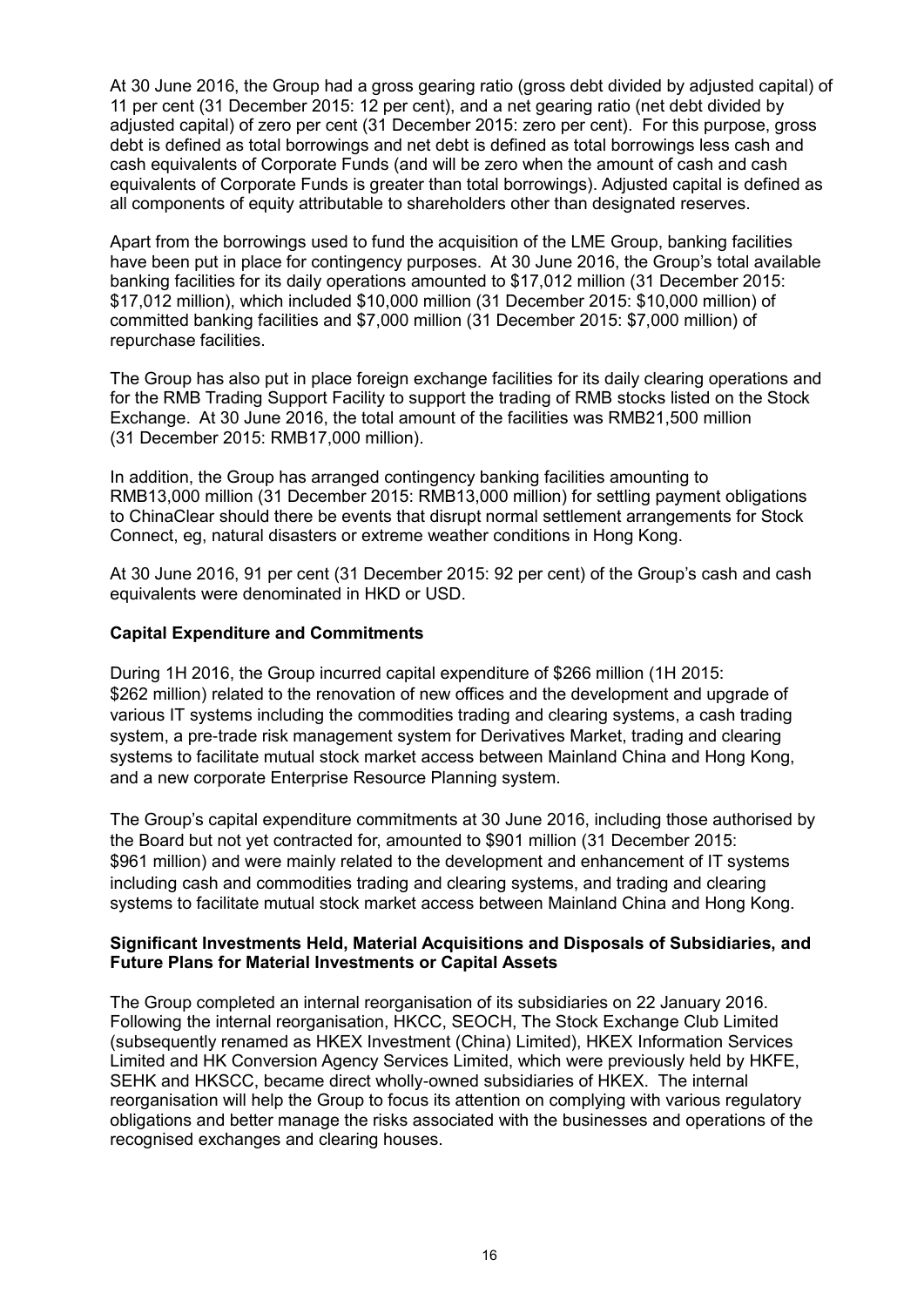Save for those disclosed in this announcement, there were no other significant investments held, nor were there any material acquisitions or disposals of subsidiaries during the period under review. Apart from those disclosed in this announcement, there was no plan authorised by the Board for other material investments or additions of capital assets at the date of this announcement.

#### **Pledge of Assets**

LME Clear receives debt securities and gold bullion as collateral for margin posted by its Clearing Participants. The total fair value of this collateral was US\$1,717 million (HK\$13,320 million) at 30 June 2016 (31 December 2015: US\$2,015 million (HK\$15,617 million)). LME Clear is obliged to return this non-cash collateral upon request when the Clearing Participants' collateral obligations have been substituted with cash collateral or otherwise discharged.

LME Clear also holds securities as collateral in respect of its investments in overnight triparty reverse repurchase agreements under which it is obliged to return equivalent securities to the counterparties at maturity of the reverse repurchase agreements. The fair value of this collateral was US\$6,803 million (HK\$52,777 million) at 30 June 2016 (31 December 2015: US\$7,911 million (HK\$61,311 million)).

The above non-cash collateral, which LME Clear is permitted to sell or repledge in the absence of default by the counterparties, was not recorded on the condensed consolidated statement of financial position of the Group at 30 June 2016. Such non-cash collateral, together with certain financial assets amounting to US\$450 million (HK\$3,487 million) at 30 June 2016 (31 December 2015: US\$639 million (HK\$4,953 million)), have been repledged to LME Clear's investment agent and custodian banks under first floating charge and security arrangements for the settlement and depository services they provide in respect of the collateral and investments held. The floating charge could convert to a fixed charge in the event of contract termination, or default or insolvency of LME Clear.

#### **Exposure to Fluctuations in Exchange Rates and Related Hedges**

In respect of its funds available for investment in Hong Kong, the Group may invest in non-HKD securities from time to time. Forward foreign exchange contracts have been used to hedge the currency exposure of the Group's non-HKD investments to mitigate risks arising from fluctuations in exchange rates.

Foreign currency margin deposits received by the Group in Hong Kong are mainly hedged by investments in the same currencies, and unhedged investments in USD may not exceed 20 per cent of the Margin Funds. For LME Clear, investments of Margin Funds will generally take place in the currency in which cash was received.

The functional currency of the LME and LME Clear is USD as the majority of their income is denominated in USD. As a result, the LME Group is exposed to foreign currency risk arising from expenditure (predominantly in GBP) and bank deposits denominated in foreign currencies (mainly GBP). Their risk management policy is to forecast and monitor the amount of future GBP payments and to retain some GBP bank deposits or convert from USD to GBP as soon as deemed appropriate. Forward foreign exchange contracts may also be used to hedge the currency exposure resulting from its USD revenue against GBP payments.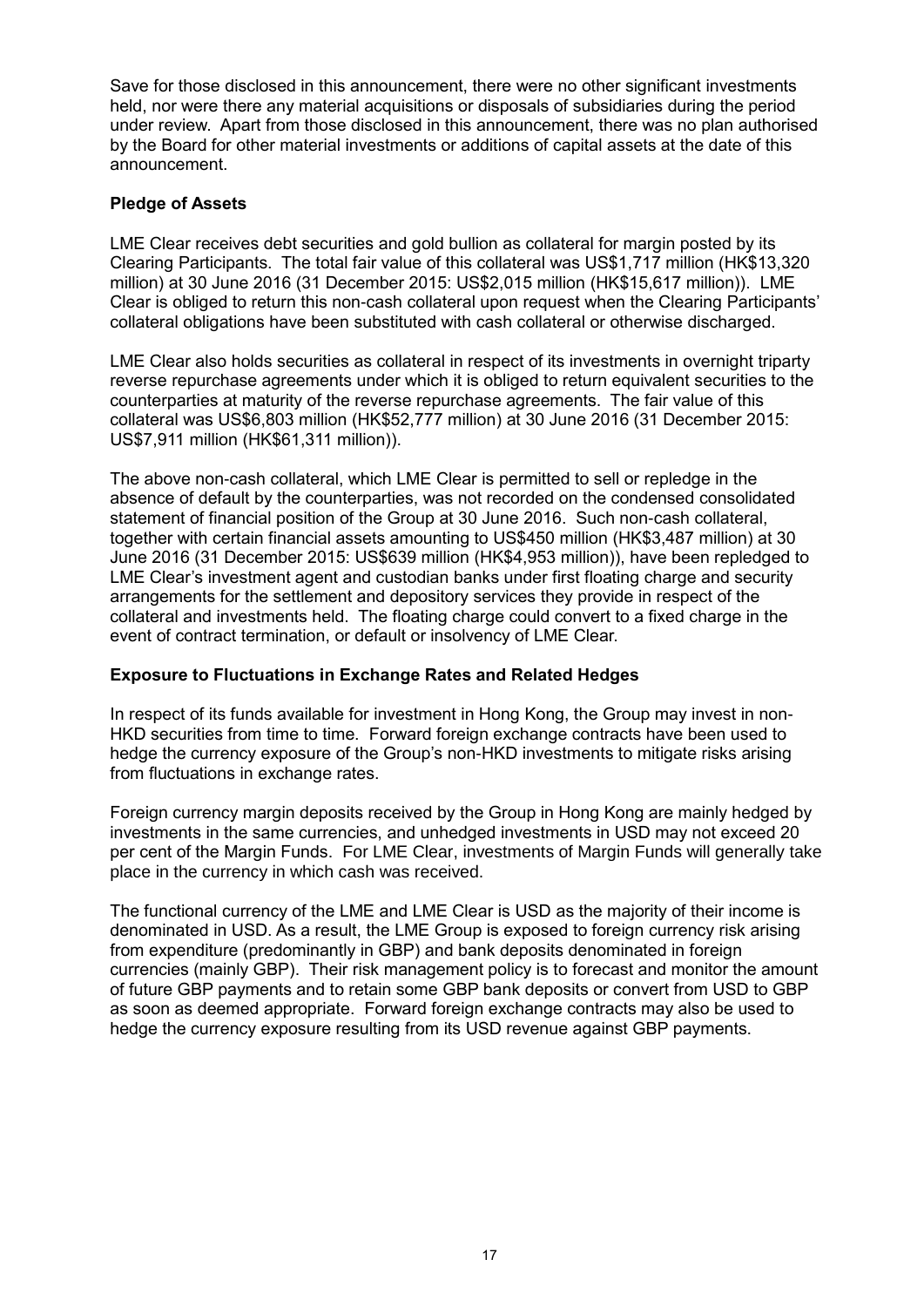The aggregate net open foreign currency positions at 30 June 2016 amounted to HK\$3,201 million, of which HK\$581 million were non-USD exposures (31 December 2015: HK\$970 million, of which HK\$179 million were non-USD exposures) and the maximum gross nominal value of outstanding forward foreign exchange contracts amounted to HK\$904 million (31 December 2015: HK\$2,261 million). All forward foreign exchange contracts mature within two months (31 December 2015: three months).

# **Contingent Liabilities**

At 30 June 2016, the Group's material contingent liabilities were as follows:

- (a) The Group had a contingent liability in respect of potential calls to be made by the SFC to replenish all or part of compensation less recoveries paid by the Unified Exchange Compensation Fund established under the Securities Ordinance up to an amount not exceeding \$71 million (31 December 2015: \$71 million). Up to 30 June 2016, no calls had been made by the SFC in this connection.
- (b) The Group had undertaken to indemnify the Collector of Stamp Revenue against any underpayment of stamp duty by its Participants of up to \$200,000 for each Participant. In the unlikely event that all of its 530 trading Participants covered by the indemnity at 30 June 2016 (31 December 2015: 515) defaulted, the maximum contingent liability of the Group under the indemnity would amount to \$106 million (31 December 2015: \$103 million).
- (c) HKEX had given an undertaking in favour of HKSCC to contribute up to \$50 million in the event of HKSCC being wound up while it is a wholly-owned subsidiary of HKEX or within one year after HKSCC ceases to be a wholly-owned subsidiary of HKEX, for payment of the liabilities of HKSCC contracted before HKSCC ceases to be a wholly-owned subsidiary of HKEX, and for the costs of winding up.
- (d) US litigation

In 2013, the LME, LME Holdings Limited and HKEX were named as defendants in aluminium warehousing litigation alleging anti-competitive behaviour in the US. Following vigorous defence by the Group, the US District Court for the Southern District of New York (District Court) dismissed all the claims in a series of orders. In 2014, plaintiffs classified as "consumer end users" and "commercial end users" filed appeals against the District Court's decisions but the appeals were all dismissed by the US Court of Appeals in July 2015 with the agreement of the plaintiffs. While the direct action plaintiffs and plaintiffs classified as "first level" purchasers do not currently have a right to appeal against the District Court's decisions, they may do so after their claims against the other non-HKEX group defendants have concluded or if the court grants them permission to appeal in the meantime. It is not clear when the litigation against the non-HKEX group defendants will conclude but to date, no application to appeal has been filed by any of the direct action plaintiffs or the "first level" purchasers against the District Court's decisions.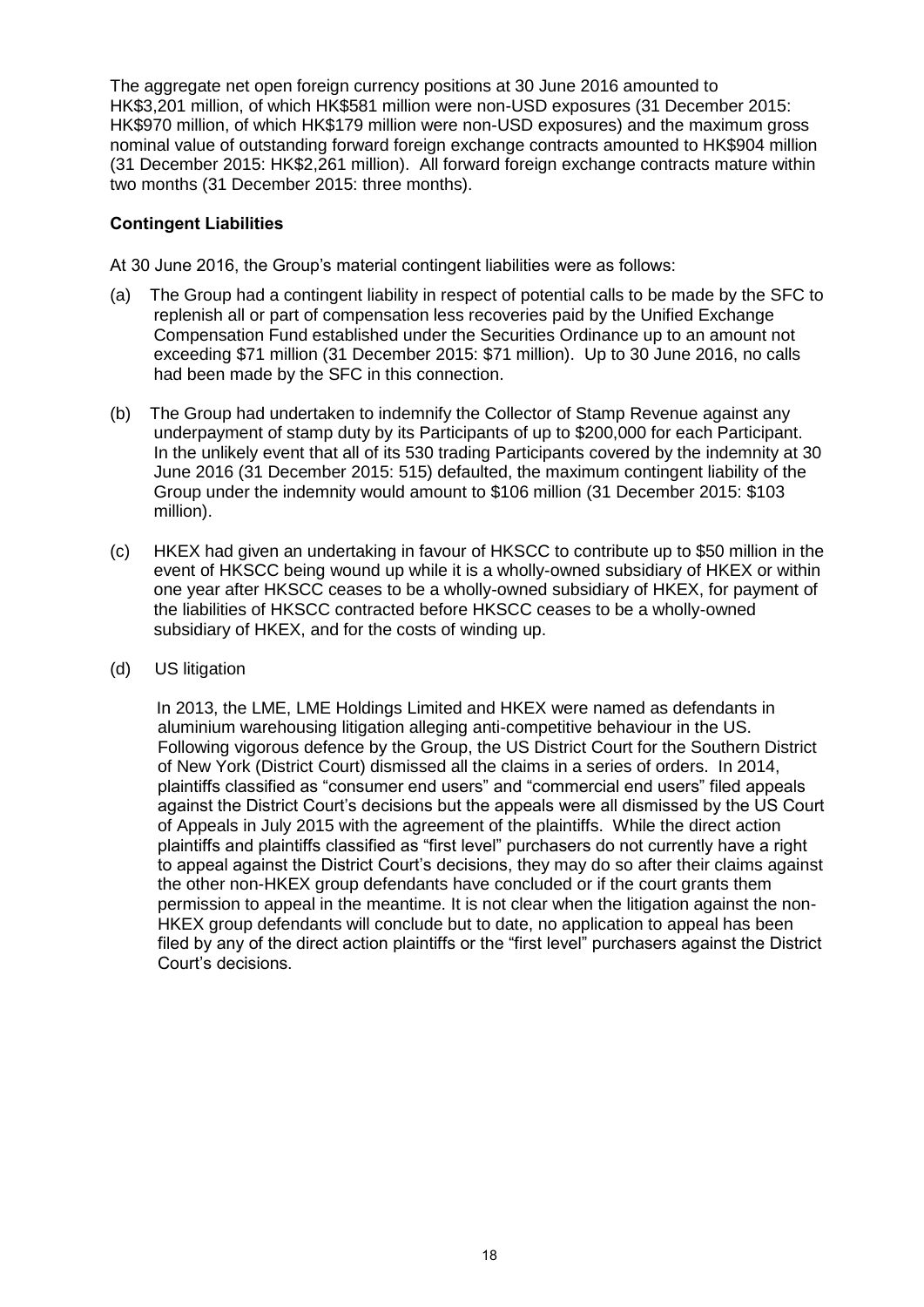# **CHANGES SINCE 31 DECEMBER 2015**

There were no other significant changes in the Group's financial position or from the information disclosed under Management Discussion and Analysis in the annual report for the year ended 31 December 2015.

# **REVIEW OF FINANCIAL STATEMENTS**

The Audit Committee has reviewed the Group's Unaudited Condensed Consolidated Financial Statements for the six months ended 30 June 2016 in conjunction with HKEX's external auditor. Based on this review and discussions with the management, the Audit Committee was satisfied that the Unaudited Condensed Consolidated Financial Statements were prepared in accordance with applicable accounting standards and fairly present the Group's financial position and results for the six months ended 30 June 2016.

# **COMPLIANCE WITH CORPORATE GOVERNANCE CODE**

Throughout the six months ended 30 June 2016, HKEX complied with all code provisions and, where appropriate, adopted the recommended best practices set out in the Corporate Governance Code, with the exceptions of Code Provisions A.4.1 (re-election of non-executive directors) and A.4.2 (retirement by rotation of directors).

The Government Appointed Directors, all being Non-executive Directors, are not subject to election or re-election by Shareholders as their appointments are governed by the SFO. HKEX's Chief Executive in his capacity as a Director is also not subject to retirement by rotation, as his term on the Board is coterminous with his employment with HKEX under HKEX's Articles of Association.

# **PURCHASE, SALE OR REDEMPTION OF HKEX'S LISTED SECURITIES**

During the six months ended 30 June 2016, neither the Company nor any of its subsidiaries purchased, sold or redeemed any HKEX shares.

# **SUSTAINABLE WORKPLACE**

During the six months ended 30 June 2016, the Group organised 63 in-house courses for employees to enhance their job knowledge, skills and well-being. Moreover, the Group sponsored a total of 206 employees to attend external training.

As at 30 June 2016, the Group had 1,610 employees, including 58 temporary staff and 29 interns. HKEX's remuneration policy has remained unchanged since the date of the 2015 Annual Report.

Details of HKEX's principles and practices related to governance and sustainability are set out in the About HKEX (Corporate Governance and Corporate Social Responsibility) section of the HKEX website.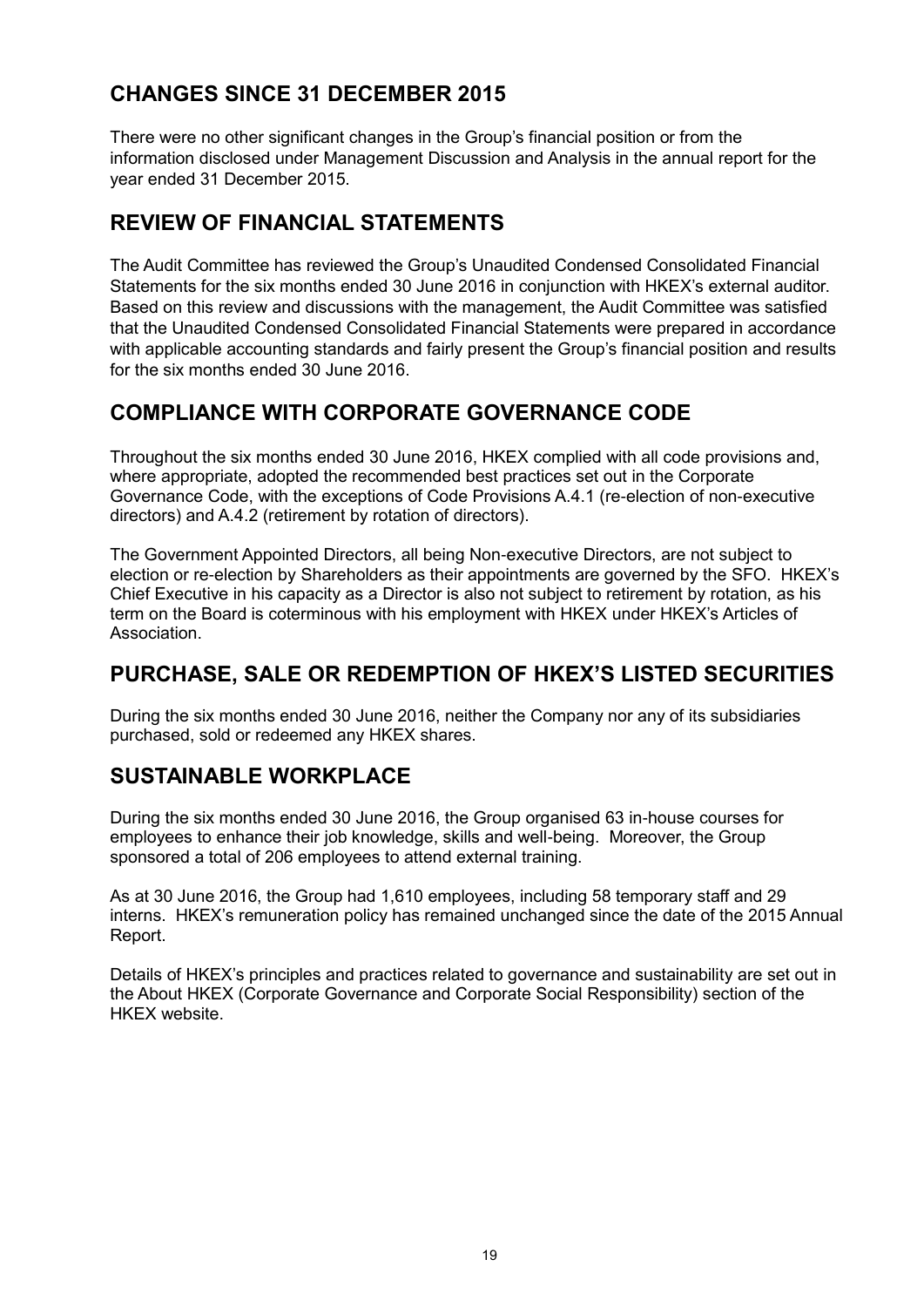# **CONDENSED CONSOLIDATED INCOME STATEMENT (UNAUDITED)**

|                                                          | Note           | <b>Six months</b><br>ended<br>30 Jun 2016<br>\$m | Six months<br>ended<br>30 Jun 2015<br>$\mathsf{S}$ m |
|----------------------------------------------------------|----------------|--------------------------------------------------|------------------------------------------------------|
| Trading fees and trading tariff                          |                | 2,255                                            | 2,941                                                |
| Stock Exchange listing fees                              |                | 531                                              | 564                                                  |
| Clearing and settlement fees                             |                | 1,187                                            | 1,676                                                |
| Depository, custody and nominee services fees            |                | 473                                              | 483                                                  |
| Market data fees                                         |                | 404                                              | 386                                                  |
| Other revenue                                            |                | 406                                              | 407                                                  |
| <b>REVENUE</b>                                           | $\overline{2}$ | 5,256                                            | 6,457                                                |
| Investment income                                        |                | 410                                              | 402                                                  |
| Interest rebates to Participants                         |                | (55)                                             | (11)                                                 |
| Net investment income                                    | 3              | 355                                              | 391                                                  |
| Sundry income                                            |                | 19                                               | 5                                                    |
| <b>REVENUE AND OTHER INCOME</b>                          |                | 5,630                                            | 6,853                                                |
| <b>OPERATING EXPENSES</b>                                |                |                                                  |                                                      |
| Staff costs and related expenses                         |                | (1,016)                                          | (1,034)                                              |
| IT and computer maintenance expenses                     |                | (251)                                            | (251)                                                |
| Premises expenses                                        |                | (162)                                            | (139)                                                |
| Product marketing and promotion expenses                 |                | (21)                                             | (21)                                                 |
| Legal and professional fees                              |                | (46)                                             | (29)                                                 |
| Other operating expenses:                                |                |                                                  |                                                      |
| Reversal of provision for impairment losses arising from |                |                                                  |                                                      |
| Participants' default on market contracts                | $\overline{4}$ |                                                  | 77                                                   |
| Others                                                   |                | (192)                                            | (183)                                                |
|                                                          |                | (1,688)                                          | (1,580)                                              |
| <b>EBITDA</b>                                            |                | 3,942                                            | 5,273                                                |
| Depreciation and amortisation                            |                | (382)                                            | (325)                                                |
| <b>OPERATING PROFIT</b>                                  |                | 3,560                                            | 4,948                                                |
| Finance costs                                            | $\sqrt{5}$     | (43)                                             | (77)                                                 |
| Share of loss of a joint venture                         |                | (5)                                              | (5)                                                  |
| PROFIT BEFORE TAXATION                                   | $\overline{2}$ | 3,512                                            | 4,866                                                |
| <b>TAXATION</b>                                          | 6              | (540)                                            | (783)                                                |
| <b>PROFIT FOR THE PERIOD</b>                             |                | 2,972                                            | 4,083                                                |
| PROFIT/(LOSS) ATTRIBUTABLE TO:                           |                |                                                  |                                                      |
| - Shareholders of HKEX                                   |                | 2,985                                            | 4,095                                                |
| - Non-controlling interests                              |                | (13)                                             | (12)                                                 |
| <b>PROFIT FOR THE PERIOD</b>                             |                | 2,972                                            | 4,083                                                |
| <b>Basic earnings per share</b>                          | 7(a)           | \$2.47                                           | \$3.49                                               |
| Diluted earnings per share                               | 7(b)           | \$2.47                                           | \$3.47                                               |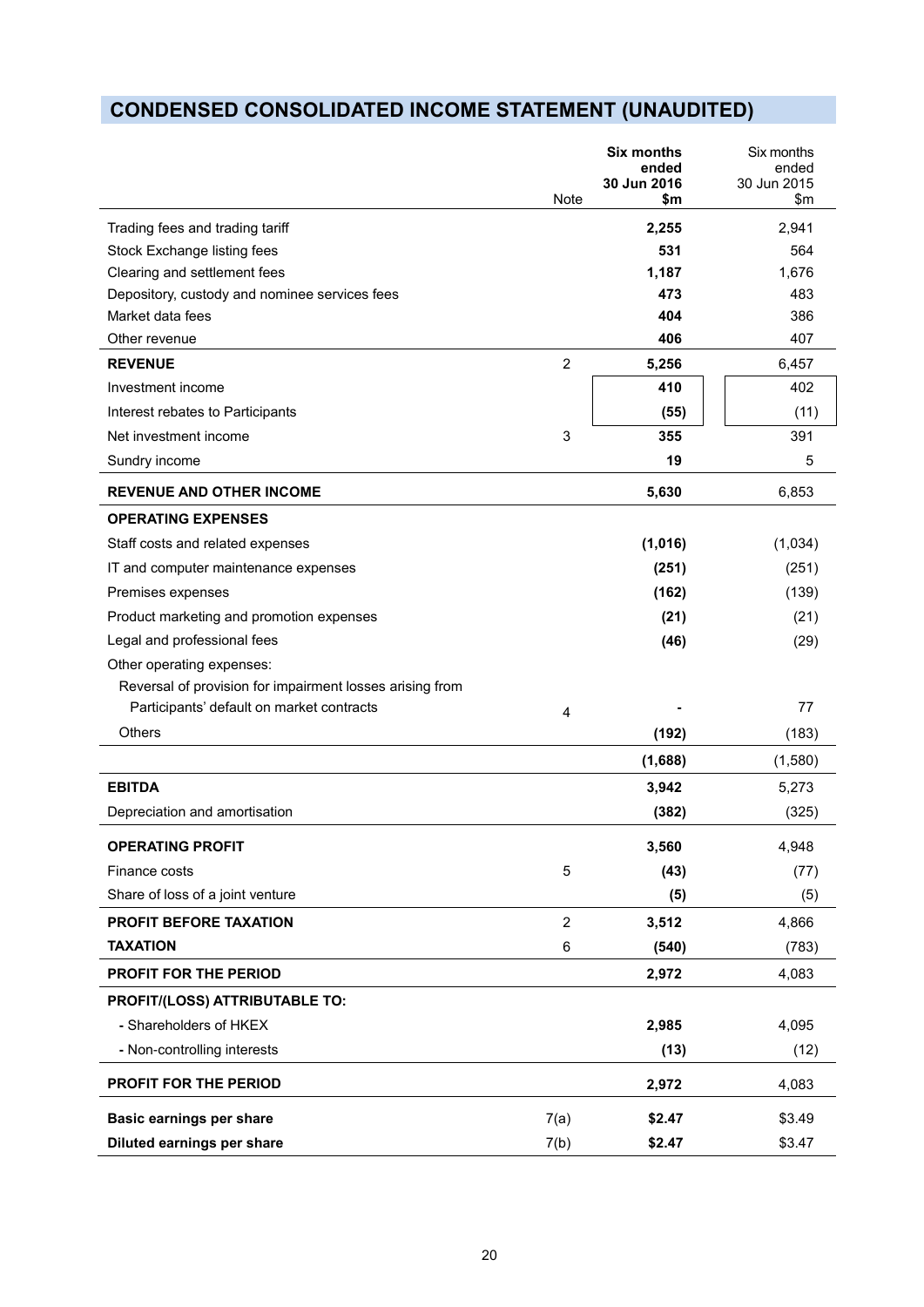# **CONDENSED CONSOLIDATED STATEMENT OF COMPREHENSIVE INCOME (UNAUDITED)**

|                                                                | <b>Six months</b><br>ended<br>30 Jun 2016<br>\$m | Six months<br>ended<br>30 Jun 2015<br>\$m |
|----------------------------------------------------------------|--------------------------------------------------|-------------------------------------------|
| <b>PROFIT FOR THE PERIOD</b>                                   | 2,972                                            | 4,083                                     |
| <b>OTHER COMPREHENSIVE INCOME</b>                              |                                                  |                                           |
| Items that may be reclassified subsequently to profit or loss: |                                                  |                                           |
| Currency translation differences of foreign subsidiaries       |                                                  |                                           |
| recorded in exchange reserve                                   | 10                                               | (3)                                       |
| <b>OTHER COMPREHENSIVE INCOME</b>                              | 10                                               | (3)                                       |
| <b>TOTAL COMPREHENSIVE INCOME</b>                              | 2,982                                            | 4,080                                     |
| TOTAL COMPREHENSIVE INCOME ATTRIBUTABLE TO:                    |                                                  |                                           |
| - Shareholders of HKEX                                         | 2,995                                            | 4,092                                     |
| - Non-controlling interests                                    | (13)                                             | (12)                                      |
| <b>TOTAL COMPREHENSIVE INCOME</b>                              | 2,982                                            | 4,080                                     |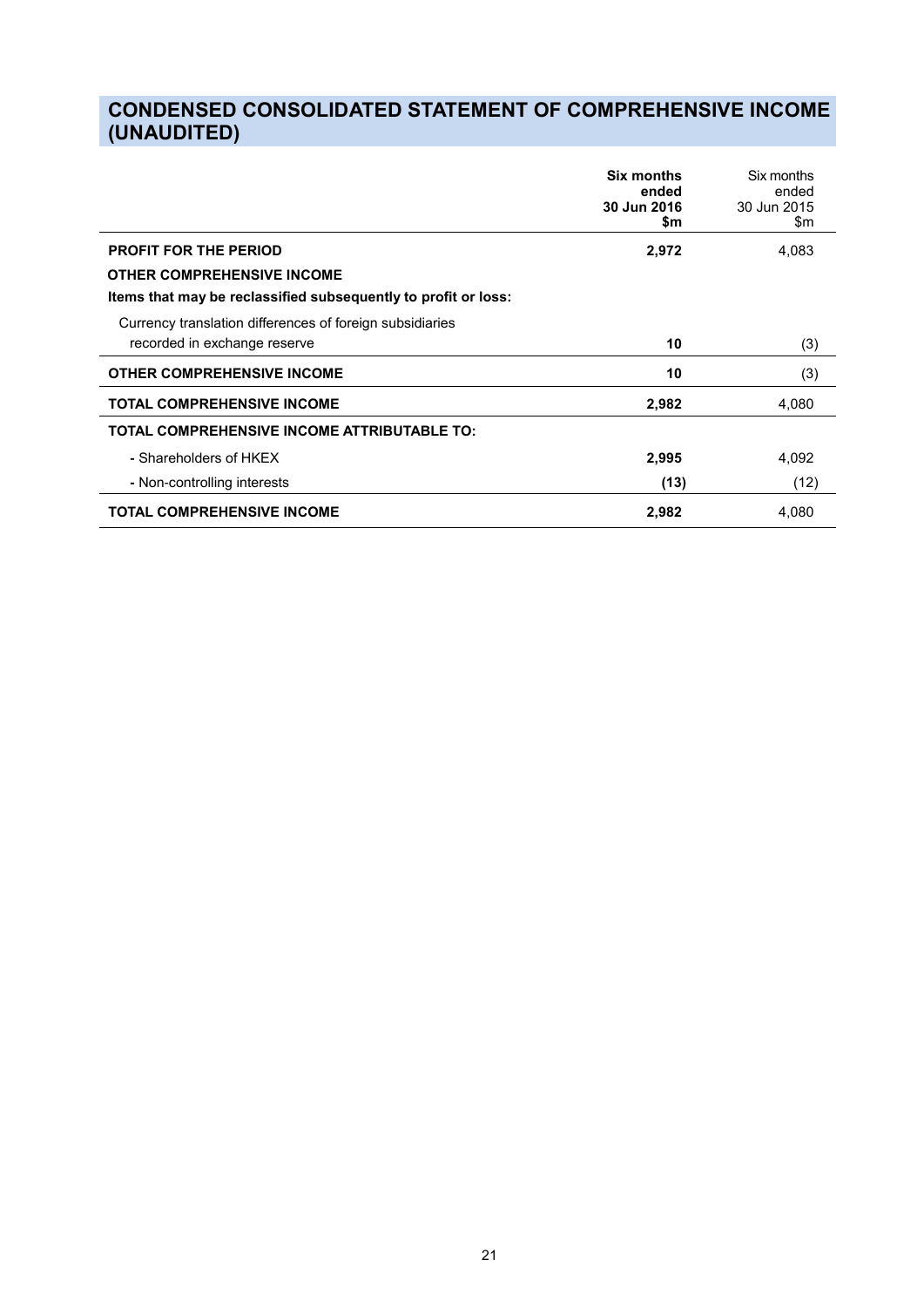# **CONDENSED CONSOLIDATED STATEMENT OF FINANCIAL POSITION (UNAUDITED)**

|                                                                                                                  |                | At 30 Jun 2016 |              |         | At 31 Dec 2015                 |                   |
|------------------------------------------------------------------------------------------------------------------|----------------|----------------|--------------|---------|--------------------------------|-------------------|
|                                                                                                                  | <b>Current</b> | Non-current    | <b>Total</b> | Current | Non-current                    | Total             |
| Note                                                                                                             | \$m            | \$m            | \$m          | \$m     | \$m                            | \$m               |
| <b>ASSETS</b>                                                                                                    |                |                |              |         |                                |                   |
| 9<br>Cash and cash equivalents<br>Financial assets measured at fair value                                        | 98,053         |                | 98,053       | 110,890 |                                | 110,890           |
| 9<br>through profit or loss                                                                                      | 56,265         |                | 56,265       | 72,705  |                                | 72,705            |
| 9<br>Financial assets measured at amortised cost                                                                 | 24,224         | 62             | 24,286       | 19,439  | 57                             | 19,496            |
| 9,10<br>Accounts receivable, prepayments and deposits                                                            | 7,903          | 21             | 7,924        | 15,535  | 21                             | 15,556            |
| <b>Taxation recoverable</b>                                                                                      | 2              |                | 2            | 2       |                                | 2                 |
| Interest in a joint venture                                                                                      |                | 63             | 63           |         | 68                             | 68                |
| Goodwill and other intangible assets                                                                             |                | 17,842         | 17,842       | ٠       | 17,872                         | 17,872            |
| <b>Fixed assets</b>                                                                                              |                | 1,491          | 1,491        |         | 1,560                          | 1,560             |
| Lease premium for land                                                                                           |                | 21             | 21           |         | 22                             | 22                |
| Deferred tax assets                                                                                              |                | 32             | 32           |         | 22                             | 22                |
| Total assets                                                                                                     | 186,447        | 19,532         | 205,979      | 218,571 | 19,622                         | 238,193           |
| <b>LIABILITIES AND EQUITY</b>                                                                                    |                |                |              |         |                                |                   |
| Liabilities                                                                                                      |                |                |              |         |                                |                   |
| Financial liabilities at fair value through<br>profit or loss                                                    | 47,850         |                | 47,850       | 64,486  |                                | 64.486            |
| Margin deposits, Mainland security and<br>settlement deposits, and cash collateral<br>from Clearing Participants | 106,005        |                | 106,005      | 115,213 |                                |                   |
| Accounts payable, accruals and other liabilities<br>11                                                           | 8,073          | 22             | 8,095        | 15,270  | $\overline{\phantom{a}}$<br>15 | 115,213<br>15,285 |
| Deferred revenue                                                                                                 | 495            |                | 495          | 773     | $\blacksquare$                 | 773               |
| <b>Taxation payable</b>                                                                                          | 845            |                | 845          | 653     | ÷,                             | 653               |
| Other financial liabilities                                                                                      | 49             |                | 49           | 42      | $\blacksquare$                 | 42                |
| Participants' contributions to Clearing House Funds                                                              | 7,196          |                | 7,196        | 7,474   | ÷,                             | 7,474             |
| 12<br><b>Borrowings</b>                                                                                          |                | 3,418          | 3,418        | ٠       | 3,409                          | 3,409             |
| Provisions                                                                                                       | 84             | 68             | 152          | 65      | 70                             | 135               |
| Deferred tax liabilities                                                                                         |                | 754            | 754          |         | 761                            | 761               |
| <b>Total liabilities</b>                                                                                         | 170,597        | 4,262          | 174,859      | 203,976 | 4,255                          | 208,231           |
|                                                                                                                  |                |                |              |         |                                |                   |
| <b>Equity</b>                                                                                                    |                |                |              |         |                                |                   |
| Share capital                                                                                                    |                |                | 20,816       |         |                                | 19,285            |
| Shares held for Share Award Scheme                                                                               |                |                | (578)        |         |                                | (590)             |
| Employee share-based compensation reserve                                                                        |                |                | 281          |         |                                | 199               |
| Exchange reserve                                                                                                 |                |                | (244)        |         |                                | (254)             |
| Designated reserves                                                                                              |                |                | 776          |         |                                | 778               |
| Reserve relating to written put options to<br>non-controlling interests                                          |                |                | (293)        |         |                                | (293)             |
| Retained earnings                                                                                                |                |                | 10,229       |         |                                | 10,691            |
| Equity attributable to shareholders of HKEX                                                                      |                |                | 30,987       |         |                                | 29,816            |
| Non-controlling interests                                                                                        |                |                | 133          |         |                                | 146               |
| <b>Total equity</b>                                                                                              |                |                | 31,120       |         |                                | 29,962            |
| <b>Total liabilities and equity</b>                                                                              |                |                | 205,979      |         |                                | 238,193           |
| <b>Net current assets</b>                                                                                        |                |                | 15,850       |         |                                | 14,595            |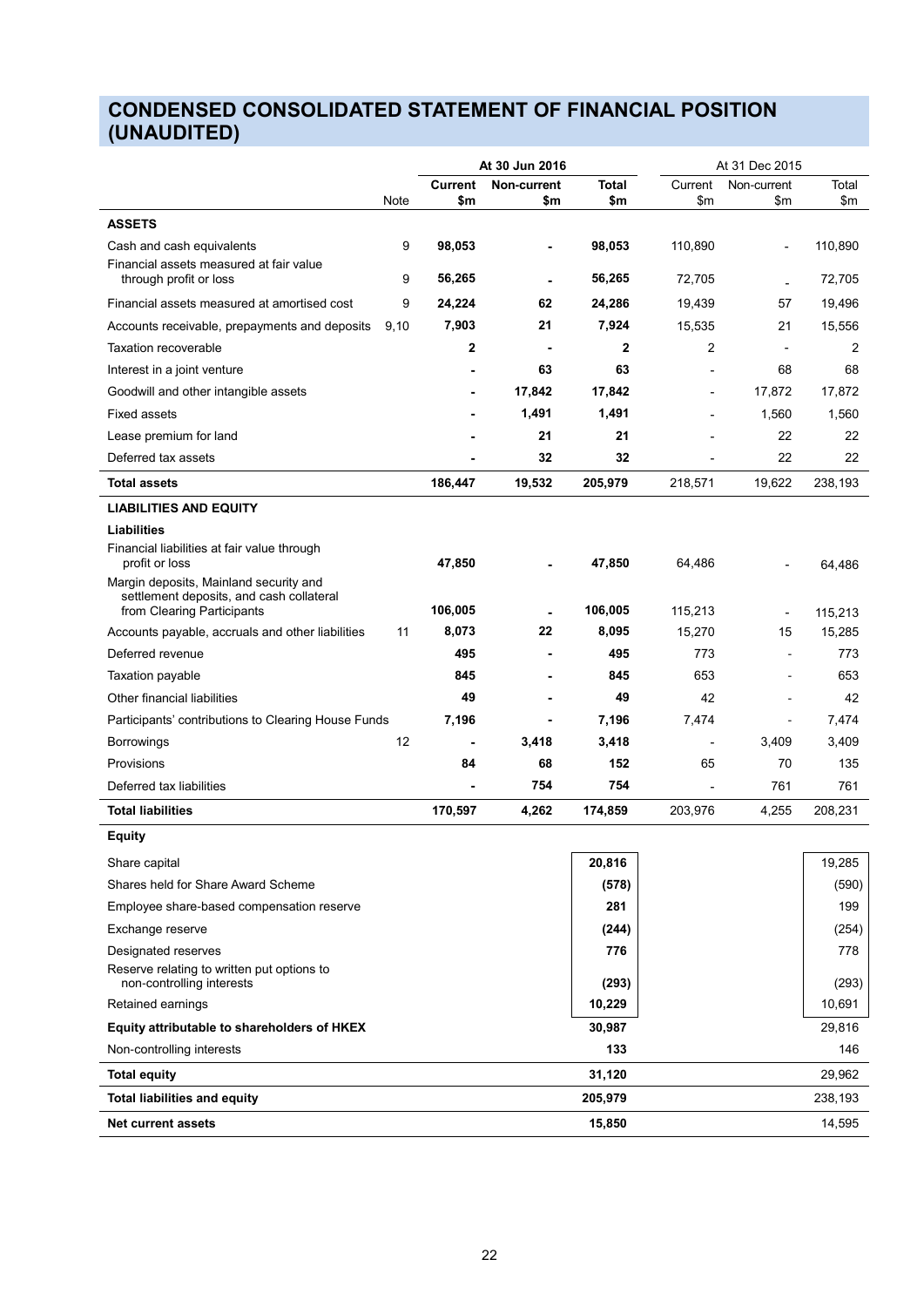# **NOTES TO THE CONDENSED CONSOLIDATED FINANCIAL STATEMENTS (UNAUDITED)**

#### **1. Basis of Preparation and Accounting Policies**

These unaudited condensed consolidated financial statements should be read in conjunction with the 2015 annual consolidated financial statements. The accounting policies and methods of computation used in the preparation of these condensed consolidated financial statements are consistent with those used in the annual consolidated financial statements for the year ended 31 December 2015. Amendments to Hong Kong Financial Reporting Standards (HKFRSs) effective for the financial year ending 31 December 2016 do not have any financial impact to the Group.

The financial information relating to the year ended 31 December 2015 that is included in these unaudited condensed consolidated financial statements for the six months ended 30 June 2016 as comparative information does not constitute the statutory annual consolidated financial statements of the Company for that year but is derived from those consolidated financial statements. Further information relating to these statutory financial statements required to be disclosed in accordance with section 436 of the Hong Kong Companies Ordinance (Chapter 622) is as follows:

The Company has delivered the consolidated financial statements for the year ended 31 December 2015 to the Registrar of Companies as required by section 662(3) of, and Part 3 of Schedule 6 to, the Hong Kong Companies Ordinance (Chapter 622).

The Company's auditor has reported on those consolidated financial statements. The auditor's report was unqualified; did not include a reference to any matters to which the auditor drew attention by way of emphasis without qualifying its report; and did not contain a statement under sections 406(2), 407(2) or (3) of the Hong Kong Companies Ordinance (Chapter 622).

#### **2. Operating Segments**

The Group determines its operating segments based on the reports that are used to make strategic decisions reviewed by the chief operating decision-maker.

The Group has five reportable segments ("Corporate Items" is not a reportable segment). The segments are managed separately as each segment offers different products and services and requires different IT systems and marketing strategies. The operations in each of the Group's reportable segments are as follows:

The **Cash** segment covers all equity products traded on the Cash Market platforms and the Shanghai Stock Exchange through Stock Connect, sales of market data relating to these products and other related activities. The major sources of revenue of the segment are trading fees, trading tariff and listing fees of equity products and market data fees.

The **Equity and Financial Derivatives** segment refers to derivatives products traded on the Futures Exchange and the Stock Exchange and other related activities. These include the provision and maintenance of trading platforms for a range of equity and financial derivatives products, such as stock and equity index futures and options, DWs, CBBCs and warrants and sales of market data relating to these products. The major sources of revenue are trading fees, trading tariff and listing fees of derivatives products and market data fees.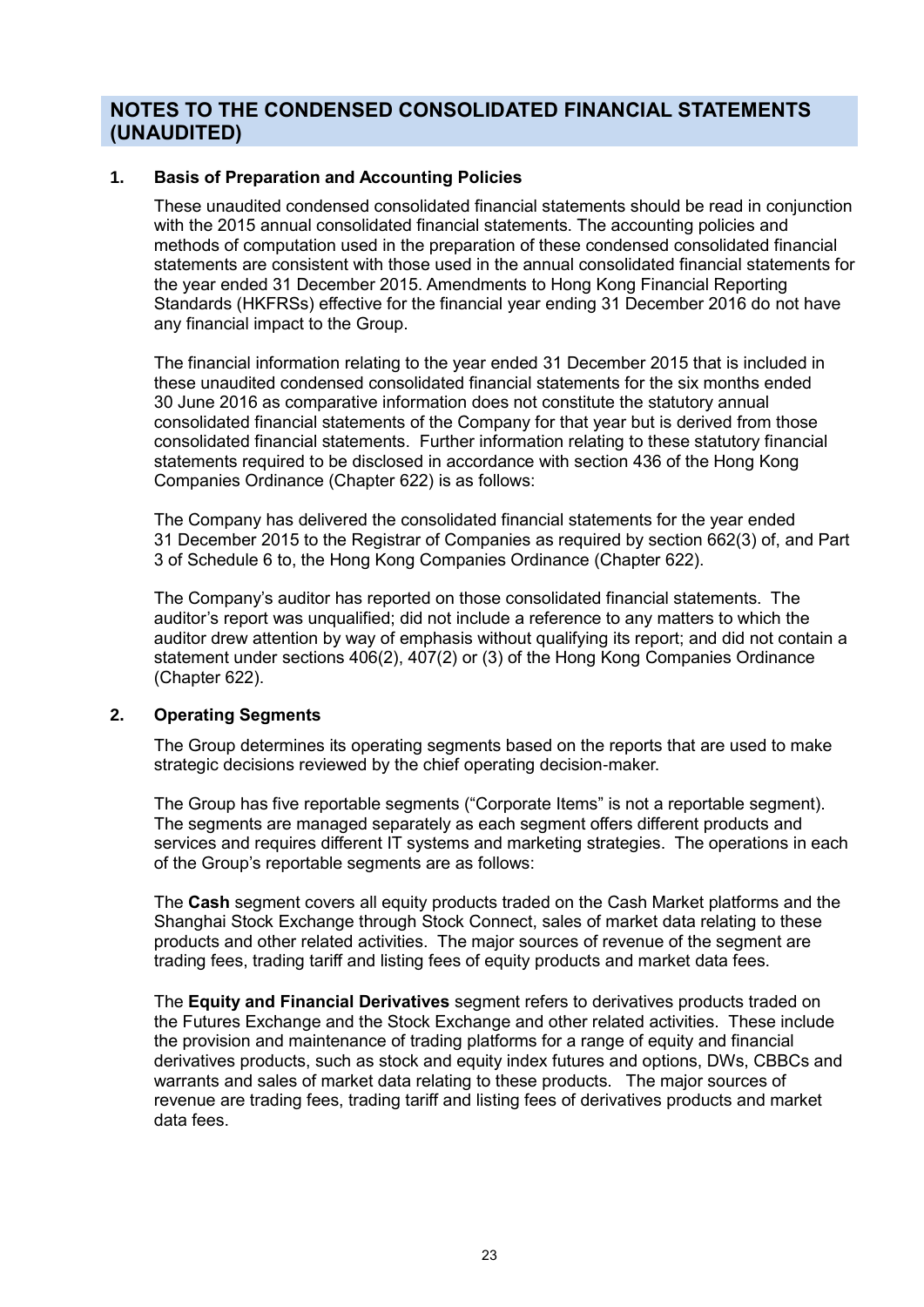The **Commodities** segment refers to the operations of the LME, which operates an exchange in the UK for the trading of base metals futures and options contracts and the development and operations of the new commodity trading platform in the Mainland. It also covers the Asia Commodities contracts traded on the Futures Exchange. The major sources of revenue of the segment are trading fees, commodity market data fees and fees generated from other ancillary operations.

The **Clearing** segment refers to the operations of the five clearing houses, namely HKSCC, SEOCH, HKCC, OTC Clear and LME Clear, which are responsible for clearing, settlement and custodian activities of the Stock Exchange, the Futures Exchange and the Shanghai Stock Exchange through Stock Connect, clearing and settlement of over-the-counter derivatives contracts, and clearing and settlement of base metals futures and options contracts traded on the LME. Its principal sources of revenue are derived from providing clearing, settlement, depository, custody and nominee services and net investment income earned on Margin Funds and Clearing House Funds.

The **Platform and Infrastructure** segment refers to all services in connection with providing users with access to the platform and infrastructure of the Group. Its major sources of revenue are network, terminal user, dataline and software sub-license fees, trading booth user fees and hosting services fees.

Central income (including net investment income of Corporate Funds) and central costs (costs of central support functions that provide services to all of the operating segments, finance costs and other costs not directly related to any of the operating segments) are included as "Corporate Items".

The chief operating decision-maker assesses the performance of the operating segments principally based on their EBITDA. An analysis by operating segment of the Group's EBITDA and profit before taxation for the period is as follows:

|                                              | Six months ended 30 Jun 2016 |                    |                    |          |                |           |         |
|----------------------------------------------|------------------------------|--------------------|--------------------|----------|----------------|-----------|---------|
|                                              |                              | <b>Equity and</b>  |                    |          | Platform       |           |         |
|                                              |                              | <b>Financial</b>   |                    |          | and            | Corporate |         |
|                                              | Cash                         | <b>Derivatives</b> | <b>Commodities</b> | Clearing | Infrastructure | Items     | Group   |
|                                              | \$m                          | \$m                | \$m                | \$m      | \$m            | \$m       | \$m     |
| Revenue from external customers              | 1,282                        | 1,065              | 804                | 1,838    | 264            | 3         | 5,256   |
| Net investment income                        | $\overline{\phantom{0}}$     | ٠                  | ٠                  | 273      | -              | 82        | 355     |
| Sundry income                                | $\blacksquare$               | ٠                  | ٠                  | 11       | -              | 8         | 19      |
| Revenue and other income                     | 1,282                        | 1,065              | 804                | 2,122    | 264            | 93        | 5,630   |
| Operating expenses                           | (270)                        | (229)              | (291)              | (352)    | (74)           | (472)     | (1,688) |
| Reportable segment EBITDA                    | 1,012                        | 836                | 513                | 1,770    | 190            | (379)     | 3,942   |
| Depreciation and amortisation                | (44)                         | (45)               | (147)              | (88)     | (22)           | (36)      | (382)   |
| Finance costs                                | $\blacksquare$               | -                  |                    | ٠        | -              | (43)      | (43)    |
| Share of loss of a joint venture             |                              | (5)                |                    |          |                |           | (5)     |
| Reportable segment profit before<br>taxation | 968                          | 786                | 366                | 1,682    | 168            | (458)     | 3,512   |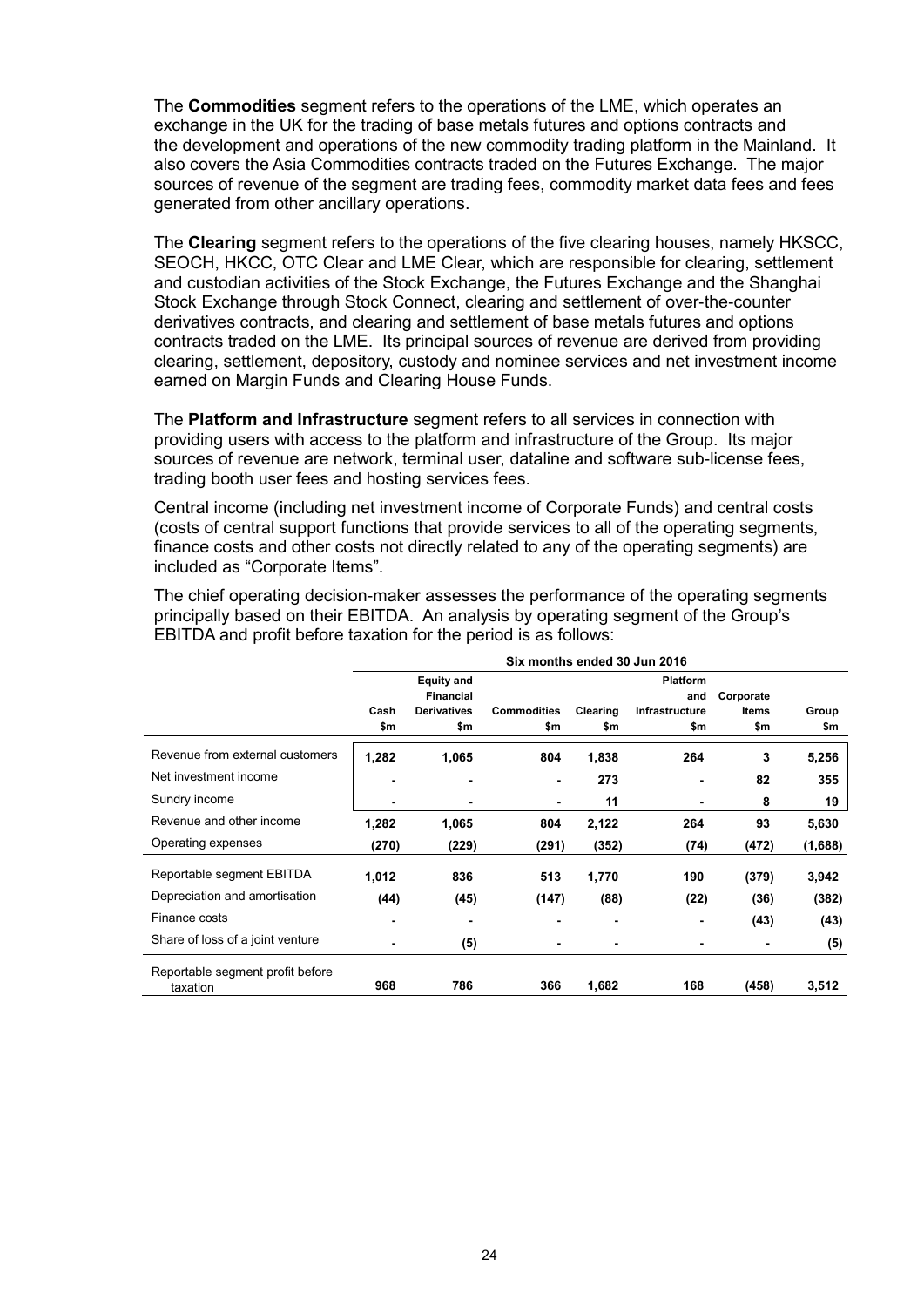|                                  |                          |                    |                | Six months ended 30 Jun 2015 |                          |                |         |
|----------------------------------|--------------------------|--------------------|----------------|------------------------------|--------------------------|----------------|---------|
|                                  |                          | Equity and         |                |                              | Platform                 |                |         |
|                                  |                          | Financial          |                |                              | and                      | Corporate      |         |
|                                  | Cash                     | <b>Derivatives</b> | Commodities    | Clearing                     | Infrastructure           | Items          | Group   |
|                                  | \$m\$                    | \$m                | \$m\$          | \$m                          | \$m                      | \$m            | \$m     |
| Revenue from external customers  | 1,886                    | 1,100              | 886            | 2,335                        | 248                      | $\overline{c}$ | 6,457   |
| Net investment income            |                          |                    | $\blacksquare$ | 317                          | ۰                        | 74             | 391     |
| Sundry income                    | $\overline{\phantom{a}}$ |                    | ٠              | 5                            | $\overline{\phantom{a}}$ | ۰              | 5       |
| Revenue and other income         | 1,886                    | 1,100              | 886            | 2,657                        | 248                      | 76             | 6,853   |
| Operating expenses               | (276)                    | (236)              | (254)          | (309)                        | (74)                     | (431)          | (1,580) |
| Reportable segment EBITDA        | 1,610                    | 864                | 632            | 2,348                        | 174                      | (355)          | 5,273   |
| Depreciation and amortisation    | (49)                     | (36)               | (129)          | (69)                         | (22)                     | (20)           | (325)   |
| Finance costs                    | ٠                        |                    |                | $\blacksquare$               | ۰                        | (77)           | (77)    |
| Share of loss of a joint venture |                          | (5)                |                |                              |                          | ۰              | (5)     |
| Reportable segment profit before |                          |                    |                |                              |                          |                |         |
| taxation                         | 1,561                    | 823                | 503            | 2,279                        | 152                      | (452)          | 4,866   |

#### **3. Net Investment Income**

|                                                                        | Six months<br>ended | Six months<br>ended |
|------------------------------------------------------------------------|---------------------|---------------------|
|                                                                        | 30 Jun 2016         | 30 Jun 2015         |
|                                                                        | \$m                 | \$m                 |
| Gross interest income from financial assets measured at amortised cost | 359                 | 357                 |
| Interest rebates to Participants                                       | (55)                | (11)                |
| Net interest income                                                    | 304                 | 346                 |
| Net fair value gains including interest income on financial assets     |                     |                     |
| mandatorily measured at fair value through profit or loss and          |                     |                     |
| financial liabilities at fair value through profit or loss             | 68                  | 57                  |
| <b>Others</b>                                                          | (17)                | (12)                |
| Net investment income                                                  | 355                 | 391                 |

# **4. Reversal of Provision for Impairment Losses Arising from Participants' Default on Market Contracts**

During the six months ended 30 June 2015, the liquidators of LBSA paid dividends of \$77 million, and these were recognised within operating expenses in the Group's condensed consolidated income statement, as a reversal of a provision for impairment losses recognised in prior years.

#### **5. Finance Costs**

|                                                             | <b>Six months</b><br>ended<br>30 Jun 2016<br>\$m | Six months<br>ended<br>30 Jun 2015<br>\$m |
|-------------------------------------------------------------|--------------------------------------------------|-------------------------------------------|
| Interest expenses on borrowings                             | 40                                               | 78                                        |
| Net foreign exchange losses/(gains) on financing activities | 3                                                | (1)                                       |
|                                                             | 43                                               |                                           |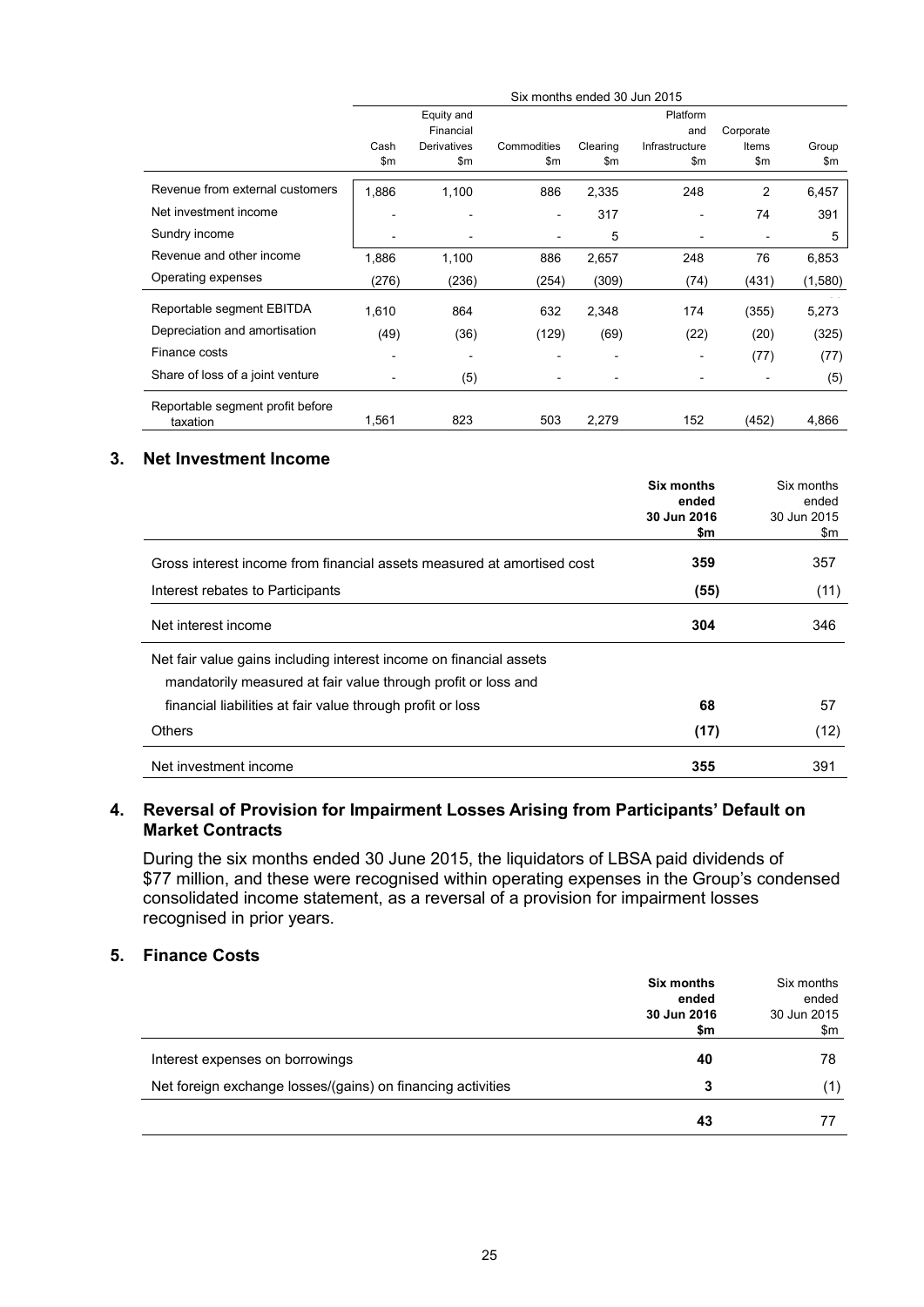#### **6. Taxation**

Taxation charge/(credit) in the condensed consolidated income statement represented:

|                                     | <b>Six months</b><br>ended<br>30 Jun 2016<br>\$m | Six months<br>ended<br>30 Jun 2015<br>\$m |
|-------------------------------------|--------------------------------------------------|-------------------------------------------|
| Current tax - Hong Kong Profits Tax | 447                                              | 648                                       |
| Current tax - Overseas Tax          | 111                                              | 172                                       |
|                                     | 558                                              | 820                                       |
| Deferred tax                        | (18)                                             | (37)                                      |
|                                     | 540                                              | 783                                       |

Hong Kong Profits Tax has been provided at the rate of 16.5 per cent (2015: 16.5 per cent) and overseas profits tax at the rates of taxation prevailing in the countries in which the Group operates, with the average corporation rate applicable to the subsidiaries in the UK being 20 per cent (2015: 20.25 per cent).

#### **7. Earnings Per Share**

The calculation of the basic and diluted earnings per share is as follows:

(a) Basic earnings per share

|                                                   | Six months<br>ended<br>30 Jun 2016 | Six months<br>ended<br>30 Jun 2015 |
|---------------------------------------------------|------------------------------------|------------------------------------|
| Profit attributable to shareholders (\$m)         | 2,985                              | 4,095                              |
| Weighted average number of shares in issue        |                                    |                                    |
| less shares held for Share Award Scheme (in '000) | 1,206,736                          | 1,172,838                          |
| Basic earnings per share (\$)                     | 2.47                               | 3.49                               |

#### (b) Diluted earnings per share

|                                                             | Six months<br>ended<br>30 Jun 2016 | Six months<br>ended<br>30 Jun 2015 |
|-------------------------------------------------------------|------------------------------------|------------------------------------|
|                                                             |                                    |                                    |
| Profit attributable to shareholders (\$m)                   | 2,985                              | 4,095                              |
| Interest expenses on convertible bonds (net of tax) (\$m)   |                                    | 41                                 |
| Adjusted profit attributable to shareholders (\$m)          | 2,985                              | 4,136                              |
| Weighted average number of shares in issue                  |                                    |                                    |
| less shares held for Share Award Scheme (in '000)           | 1,206,736                          | 1,172,838                          |
| Effect of employee share options (in '000)                  |                                    | 12                                 |
| Effect of shares awarded under Share Award Scheme (in '000) | 3,173                              | 2,821                              |
| Effect of convertible bonds (in '000)                       |                                    | 17,829                             |
| Weighted average number of shares for the                   |                                    |                                    |
| purpose of calculating diluted earnings per share (in '000) | 1,209,909                          | 1,193,500                          |
| Diluted earnings per share (\$)                             | 2.47                               | 3.47                               |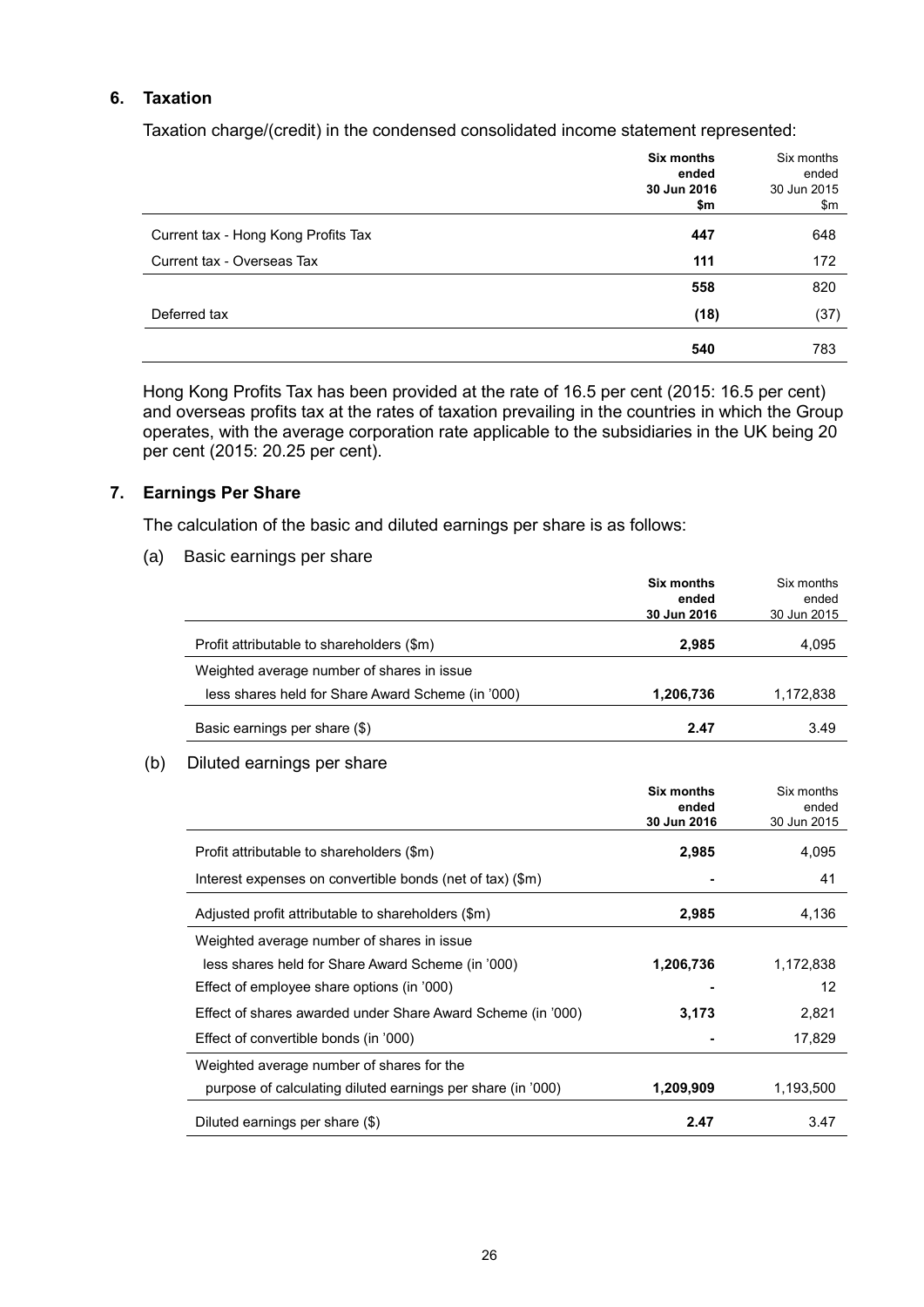### **8. Dividends**

|                                                                        | <b>Six months</b><br>ended<br>30 Jun 2016<br>\$m | Six months<br>ended<br>30 Jun 2015<br>\$m |
|------------------------------------------------------------------------|--------------------------------------------------|-------------------------------------------|
| Interim dividend declared of \$2.21 (2015: \$3.08) per share at 30 Jun | 2.690                                            | 3.688                                     |
| Less: Dividend for shares held by Share Award Scheme at 30 Jun         | (7)                                              | (9)                                       |
|                                                                        | 2,683                                            | 3,679                                     |

#### **9. Financial Assets**

The financial assets of Clearing House Funds, Margin Funds, base metals derivatives contracts, cash prepayments for A shares and Corporate Funds are allocated into cash and cash equivalents, financial assets measured at fair value through profit or loss, financial assets measured at amortised cost, and accounts receivable and deposits, details of which are as follows:

|                                                                           | At<br>30 Jun 2016 | At<br>31 Dec 2015 |
|---------------------------------------------------------------------------|-------------------|-------------------|
|                                                                           | \$m               | \$m               |
| <b>Clearing House Funds</b>                                               |                   |                   |
| Cash and cash equivalents                                                 | 8,000             | 8,210             |
| Financial assets measured at amortised cost                               | 156               | 220               |
|                                                                           | 8,156             | 8,430             |
| <b>Margin Funds</b>                                                       |                   |                   |
| Cash and cash equivalents                                                 | 79,574            | 89,807            |
| Financial assets measured at fair value through profit or loss            | 3,913             | 5,844             |
| Financial assets measured at amortised cost                               | 22,133            | 18,765            |
| Accounts receivable and deposits                                          | 385               | 797               |
|                                                                           | 106.005           | 115,213           |
| Base metals derivatives contracts                                         |                   |                   |
| Financial assets measured at fair value through profit or loss (note (a)) | 47,843            | 64,480            |
| Cash prepayments for A shares                                             |                   |                   |
| Cash and cash equivalents                                                 |                   | 129               |
| <b>Corporate Funds</b>                                                    |                   |                   |
| Cash and cash equivalents                                                 | 10,479            | 12,744            |
| Financial assets measured at fair value through profit or loss            | 4,509             | 2,381             |
| Financial assets measured at amortised cost                               | 1,997             | 511               |
|                                                                           | 16,985            | 15,636            |
|                                                                           | 178,989           | 203,888           |

# The expected maturity dates of the financial assets are analysed as follows:

|                  | At 30 Jun 2016 |              |                          |             |              |              |          | At 31 Dec 2015           |             |             |           |         |
|------------------|----------------|--------------|--------------------------|-------------|--------------|--------------|----------|--------------------------|-------------|-------------|-----------|---------|
|                  |                |              | Base                     | Cash        |              |              |          |                          | Base        | Cash        |           |         |
|                  | Clearing       |              | metals                   | prepayments |              |              | Clearing |                          | metals      | prepayments |           |         |
|                  | House          | Margin       | derivatives              | for         | Corporate    |              | House    | Margin                   | derivatives | for         | Corporate |         |
|                  | <b>Funds</b>   | <b>Funds</b> | contracts                | A shares    | <b>Funds</b> | <b>Total</b> | Funds    | Funds                    | contracts   | A shares    | Funds     | Total   |
|                  | \$m            | \$m          | \$m                      | \$m         | \$m          | \$m          | \$m      | \$m                      | \$m         | \$m         | \$m       | \$m\$   |
| Within 12 months | 8,156          | 106.005      | 47,843                   | ۰           | 16,923       | 178,927      | 8,430    | 115.213                  | 64,480      | 129         | 15,579    | 203,831 |
| Over 12 months   | $\blacksquare$ | ۰            | $\overline{\phantom{a}}$ | ۰           | 62           | 62           | ۰        | $\overline{\phantom{a}}$ | ٠           | ٠           | 57        | 57      |
|                  | 8,156          | 106.005      | 47,843                   |             | 16,985       | 178,989      | 8,430    | 115.213                  | 64,480      | 129         | 15,636    | 203,888 |

(a) The amount represents the fair value of outstanding base metals futures and options contracts of LME Clear that do not qualify for netting under Hong Kong Accounting Standard 32: Financial Instruments: Presentation, where LME Clear is acting in its capacity as a central counterparty to the contracts traded on the LME. A corresponding amount was recorded under financial liabilities at fair value through profit or loss.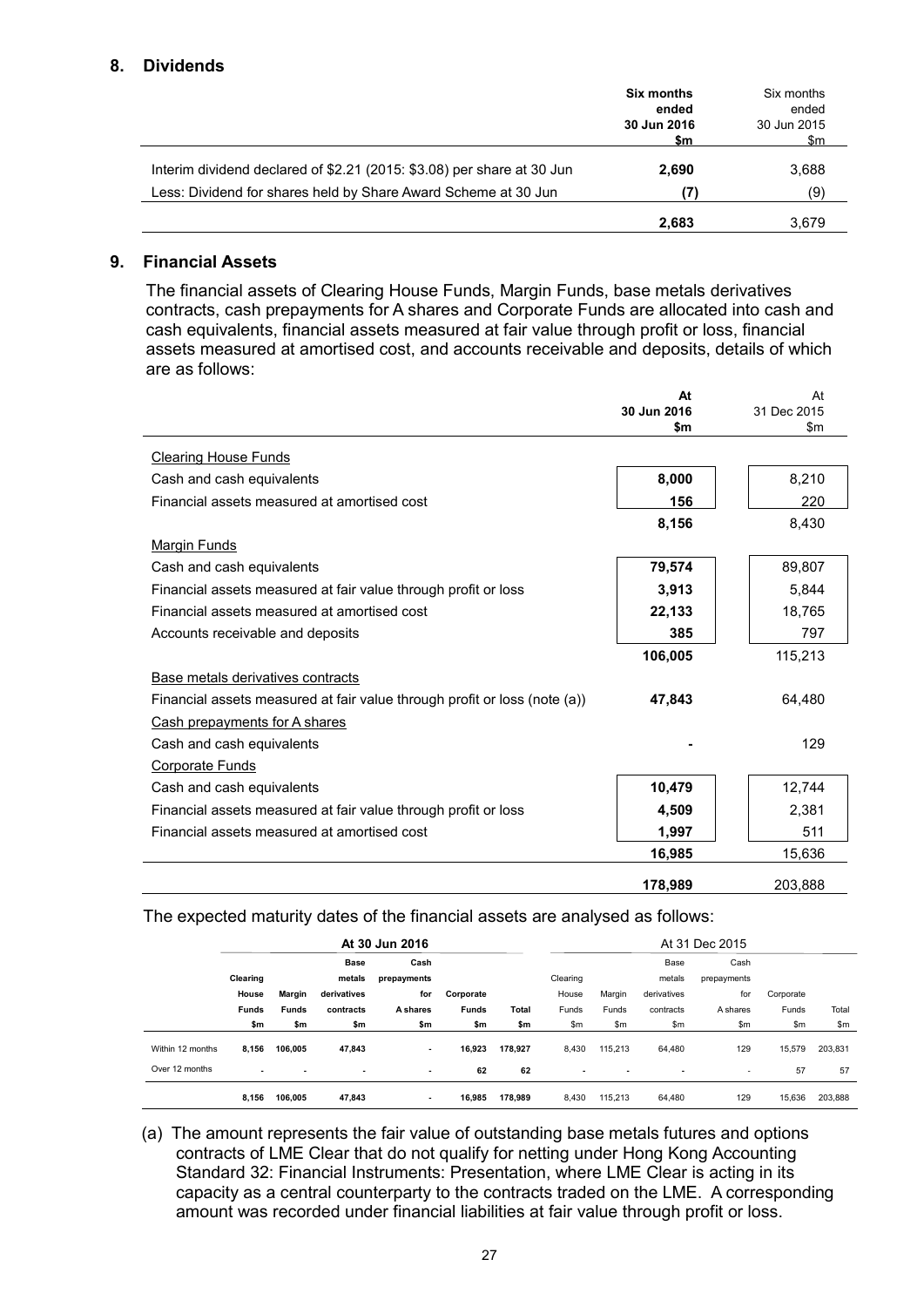#### **10. Accounts Receivable, Prepayments and Deposits**

The Group's accounts receivable, prepayments and deposits mainly represented the Group's Continuous Net Settlement money obligations receivable under the T+2 settlement cycle, which accounted for 80 per cent (31 December 2015: 87 per cent) of the total accounts receivable, prepayments and deposits. Continuous Net Settlement money obligations receivable mature within two days after the trade date. Fees receivable are due immediately or up to 60 days depending on the type of services rendered. The majority of the remaining accounts receivable, prepayments and deposits were due within three months.

### **11. Accounts Payable, Accruals and Other Liabilities**

The Group's accounts payable, accruals and other liabilities mainly represented the Group's Continuous Net Settlement money obligations payable, which accounted for 79 per cent (31 December 2015: 89 per cent) of the total accounts payable, accruals and other liabilities. Continuous Net Settlement money obligations payable mature within two days after the trade date. The majority of the remaining accounts payable, accruals and other liabilities would mature within three months.

During the six months ended 30 June 2016, \$11 million (2015: \$9 million) of dividends declared by HKEX, which were unclaimed over a period of six years from the date of payment, were forfeited and transferred to retained earnings in accordance with HKEX's Articles of Association.

#### **12. Borrowings**

|                                                  | At<br>30 Jun 2016<br>\$m | At<br>31 Dec 2015<br>\$m |
|--------------------------------------------------|--------------------------|--------------------------|
| Bank borrowings                                  | 1,587                    | 1,585                    |
| <b>Notes</b>                                     | 1,518                    | 1,516                    |
| Written put options to non-controlling interests | 313                      | 308                      |
| Total borrowings                                 | 3,418                    | 3,409                    |

During the six months ended 30 June 2016, there were no repayments of the bank borrowings or notes, and none of the written put options were exercised.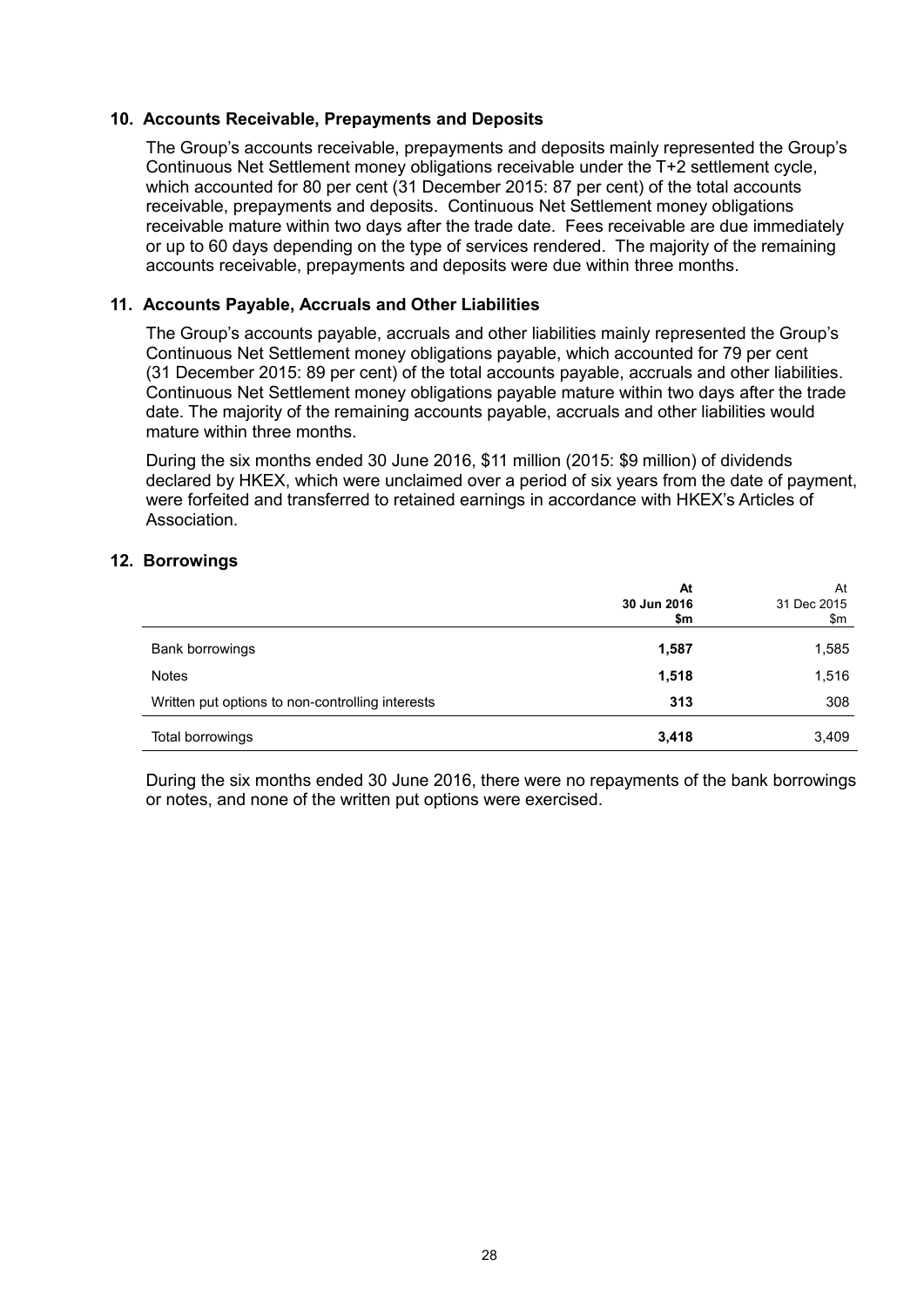# **INTERIM DIVIDEND AND CLOSURE OF REGISTER OF MEMBERS**

The Board has declared an interim dividend of \$2.21 per share (2015: \$3.08 per share) for the year ending 31 December 2016. The interim dividend will be payable in cash with a scrip dividend alternative where a 5 per cent discount on the subscription price will be offered to Shareholders who elect to subscribe for shares. The scrip dividend alternative is conditional upon the SFC's granting the listing of, and permission to deal in, new shares of HKEX to be issued pursuant thereto. Details of the scrip dividend alternative will be set out in a circular to Shareholders.

#### **Relevant Dates for Interim Dividend Payment**

Ex-dividend date 23 August 2016 Closure of HKEX's Register of Members 25 to 26 August 2016 (both dates inclusive) Record date 2016 Despatch of scrip dividend circular and Announcement of scrip share subscription price Despatch of dividend warrants/definitive share certificates 23 September 2016

On or about 31 August 2016<br>On or about 6 September 2016

To qualify for the interim dividend, all properly completed transfer forms accompanied by the relevant share certificates must be lodged for registration with HKEX's registrar, Hong Kong Registrars Limited, at Shops 1712-1716, 17<sup>th</sup> Floor, Hopewell Centre, 183 Queen's Road East, Wanchai, Hong Kong no later than 4:30 pm on Wednesday, 24 August 2016.

# **PUBLICATION OF 2016 INTERIM RESULTS AND INTERIM REPORT**

This announcement is published on the HKEXnews website at [www.hkexnews.hk](http://www.hkexnews.hk/) and the HKEX website at [www.hkex.com.hk/eng/exchange/invest/results/2016Results.htm.](http://www.hkex.com.hk/eng/exchange/invest/results/2016Results.htm) The 2016 Interim Report will be available on the HKEXnews and HKEX websites and despatched to Shareholders on or about Thursday, 25 August 2016.

By Order of the Board **Hong Kong Exchanges and Clearing Limited Joseph MAU** Company Secretary

Hong Kong, 10 August 2016

At the date of this announcement, the Board comprises 12 Independent Non-executive Directors, namely Mr CHOW Chung Kong (Chairman), Mr Apurv BAGRI, Mr CHAN Tze Ching, Ignatius, Mr Timothy George FRESHWATER, Ms FUNG Yuen Mei, Anita, Mr Rafael GIL-TIENDA, Mr John Barrie HARRISON, Dr HU Zuliu, Fred, Dr KWOK Chi Piu, Bill, Mr LEE Kwan Ho, Vincent Marshall, Mrs LEUNG KO May Yee, Margaret, and Mr John Mackay McCulloch WILLIAMSON, and one Executive Director, Mr LI Xiaojia, Charles, who is also HKEX's Chief Executive.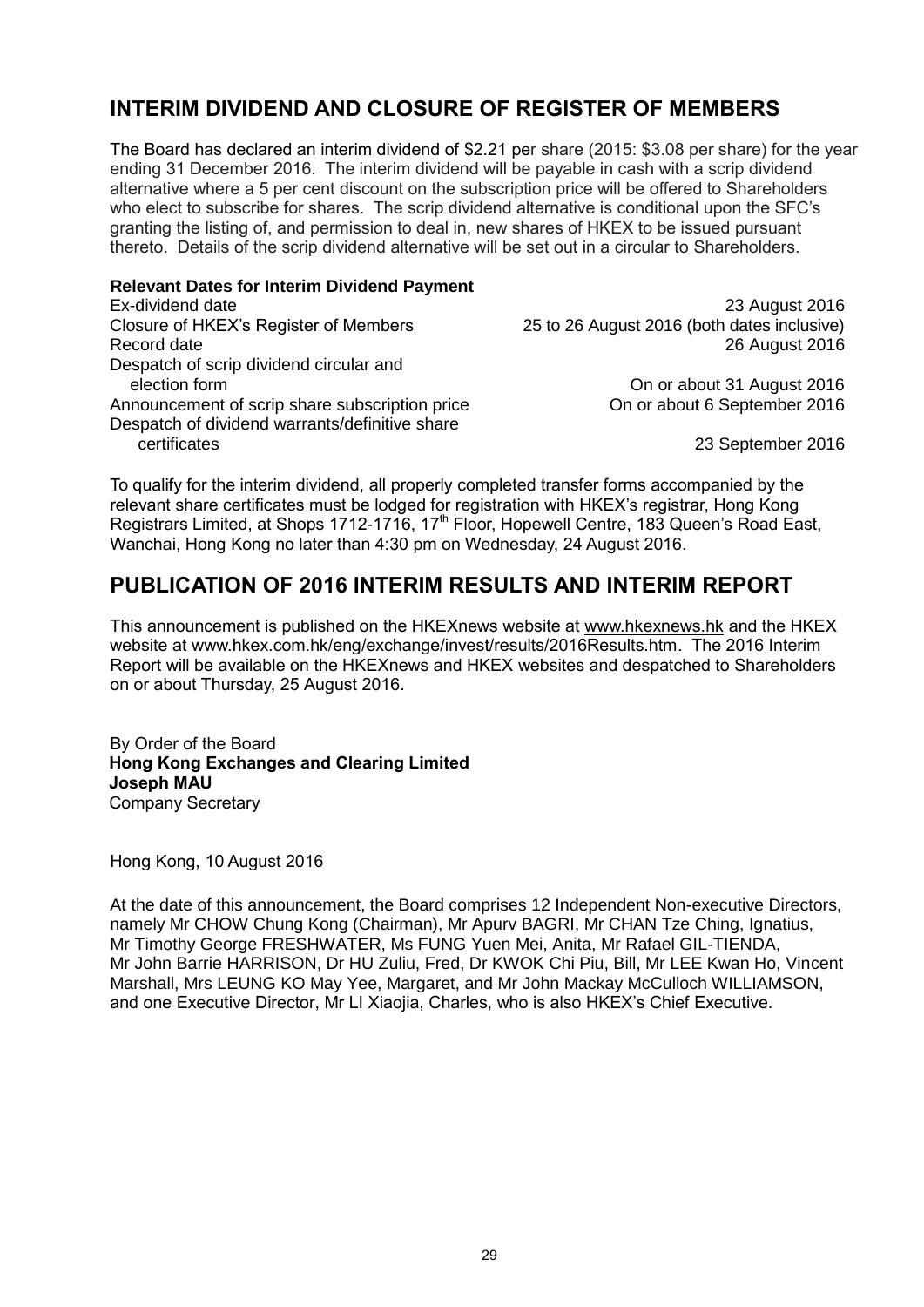# **GLOSSARY**

| <b>ADT</b>                                      | Average daily turnover value                                                                                                                                                                                                                                         |
|-------------------------------------------------|----------------------------------------------------------------------------------------------------------------------------------------------------------------------------------------------------------------------------------------------------------------------|
| <b>Board</b>                                    | HKEX's board of directors                                                                                                                                                                                                                                            |
| <b>Cash Market</b>                              | HKEX's securities related business excluding stock options                                                                                                                                                                                                           |
| <b>CBBCs</b>                                    | <b>Callable Bull/Bear Contracts</b>                                                                                                                                                                                                                                  |
| ChinaClear                                      | China Securities Depository and Clearing Corporation Limited                                                                                                                                                                                                         |
| <b>CNH</b>                                      | Offshore RMB traded outside Mainland China                                                                                                                                                                                                                           |
|                                                 | Corporate Governance Code Refers to Appendix 14 to the Rules Governing the Listing of<br>Securities on The Stock Exchange of Hong Kong Limited                                                                                                                       |
| <b>Derivatives Market</b>                       | HKEX's derivatives related business including stock options                                                                                                                                                                                                          |
| Director(s)                                     | HKEX's director(s)                                                                                                                                                                                                                                                   |
| <b>DWs</b>                                      | Derivative warrants                                                                                                                                                                                                                                                  |
| EU                                              | European Union                                                                                                                                                                                                                                                       |
| Exchange or SEHK or Stock<br>Exchange           | The Stock Exchange of Hong Kong Limited                                                                                                                                                                                                                              |
| Futures Exchange or HKFE                        | Hong Kong Futures Exchange Limited                                                                                                                                                                                                                                   |
| <b>GBP</b>                                      | Pounds sterling                                                                                                                                                                                                                                                      |
| <b>GEM</b>                                      | The Growth Enterprise Market                                                                                                                                                                                                                                         |
| <b>Government Appointed</b><br><b>Directors</b> | Directors appointed by the Financial Secretary of the Hong<br>Kong Special Administrative Region of the People's Republic<br>of China pursuant to Section 77 of the SFO                                                                                              |
| Group                                           | <b>HKEX</b> and its subsidiaries                                                                                                                                                                                                                                     |
| <b>HKCC</b>                                     | <b>HKFE Clearing Corporation Limited</b>                                                                                                                                                                                                                             |
| <b>HKEX or the Company</b>                      | Hong Kong Exchanges and Clearing Limited                                                                                                                                                                                                                             |
| <b>HKSCC</b>                                    | Hong Kong Securities Clearing Company Limited                                                                                                                                                                                                                        |
| IPO(s)                                          | Initial Public Offering(s)                                                                                                                                                                                                                                           |
| IT                                              | <b>Information Technology</b>                                                                                                                                                                                                                                        |
| LBSA or Lehman                                  | Lehman Brothers Securities Asia Limited                                                                                                                                                                                                                              |
| <b>LCH</b>                                      | <b>LCH.Clearnet Group Limited</b>                                                                                                                                                                                                                                    |
| <b>LME</b>                                      | The London Metal Exchange                                                                                                                                                                                                                                            |
| <b>LME Clear</b>                                | <b>LME Clear Limited</b>                                                                                                                                                                                                                                             |
| <b>LME Group</b>                                | HKEX Investment (UK) Limited, LME Holdings Limited, the LME<br>and LME Clear                                                                                                                                                                                         |
| London Metal Mini Futures                       | London Aluminium/Zinc/Copper/Nickel/Tin/Lead Mini Futures                                                                                                                                                                                                            |
| Northbound Trading                              | Hong Kong and overseas investors trading in eligible securities<br>that are listed on the Shanghai Stock Exchange through the<br><b>Stock Connect</b>                                                                                                                |
| <b>OTC Clear</b>                                | <b>OTC Clearing Hong Kong Limited</b>                                                                                                                                                                                                                                |
| <b>RMB</b>                                      | Renminbi                                                                                                                                                                                                                                                             |
| <b>SEOCH</b>                                    | The SEHK Options Clearing House Limited                                                                                                                                                                                                                              |
| <b>SFC</b>                                      | Securities and Futures Commission                                                                                                                                                                                                                                    |
| <b>SFO</b>                                      | Securities and Futures Ordinance (Chapter 571 of the Laws of<br>Hong Kong)                                                                                                                                                                                           |
| <b>Stock Connect</b>                            | A pilot programme that links the stock markets in Shanghai and<br>Hong Kong. Under the programme, investors in Hong Kong<br>and Mainland China can trade and settle shares listed on the<br>other market via the exchange and clearing house in their<br>home market |
| Shareholders                                    | <b>HKEX's shareholders</b>                                                                                                                                                                                                                                           |